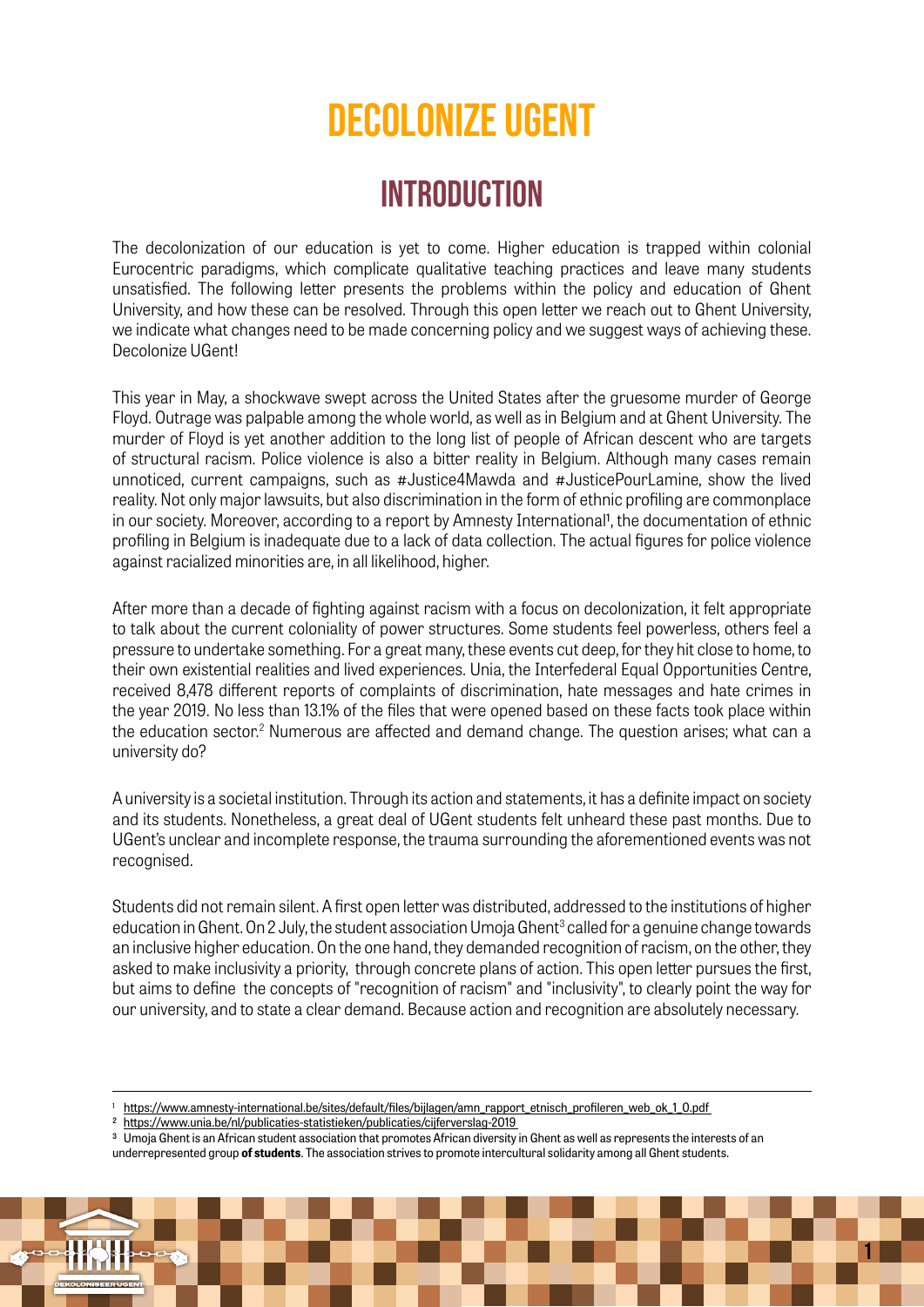# Decolonization

Decolonization is the process of undoing the epistemic injustices embedded in colonisation, perpetuated by coloniality, and its influences in all levels of our society, as well as in our minds. In education, this translates to confronting our colonial past, to allow us to better understand its current influences on our educational practices and frameworks. Within education, this means confronting colonialism, including Belgium's colonial past, for a better understanding of the current influences on our educational practices and frameworks.<sup>4</sup> This means that the term diversity does not sufficiently cover, which imposes the use of the term decolonization. Our higher education all too often starts from a Eurocentric / Western framework, and **themes such as colonization, discrimination and racism do not always receive the necessary attention and context.** There is, for example, still a lack of reflection on the history of the various learning disciplines. Education should aim to deliver critical students who dare to look beyond their own environment and are aware of structural inequalities in society.

Both "Sustainability" and "Diversity" were chosen as so-called university-wide policy choices, challenges to which Ghent University wants to commit itself fully in the coming years. While sustainability is (rightly so) explicitly present in programme evaluations, diversity remains absent. Consequently, we ask Ghent University to put word into action and draw up guidelines to fully achieve her decolonization, at least through the following channels:

- Start up research and coaching within the faculties concerning how study programmes can decolonize their programmes, and provide sufficient support for coaching. Identify current initiatives for decolonisation of training courses and communicate them transparently.
- Evaluate the used frames of reference. Different voices, including non-Western ones, ought to be used within the programme. This is possible by re-evaluating the courses and / or reworking the themes that are discussed within these courses. It is clear that there are biases<sup>5</sup> within research and education: find out how and where they are expressed in their respective courses and / or disciplines. Name them, too. Two examples are:
	- $\cdot$  Facial recognition in computer science. Several studies $^6$  have shown that non-white faces are more often given a false positive than others.
	- Diseases with dermatological symptoms are less readily recognized in dark-skinned patients. Medical students do not receive enough information about this and only see white example patients.<sup>7</sup>

<sup>7</sup> [https://www.jaad.org/article/S0190-9622\(05\)04720-1/abstract#back-bib17](https://www.jaad.org/article/S0190-9622(05)04720-1/abstract#back-bib17)



 $^{\rm 4}$  Decolonization is a concept that has no fixed definition and is still developing in the literature. We would like to refer you to the following source for more information

bv[. https://www.uvic.ca/research/centres/youthsociety/assets/docs/briefs/decolonizing-education-research-brief.pdf.]( https://www.uvic.ca/research/centres/youthsociety/assets/docs/briefs/decolonizing-education-research-brief.pdf)

A resolution has already been submitted in the Flemish Parliament on the decolonization of education. Although primary and secondary education are the main focus, some suggestions were made for academia here too.

[http://docs.vlaamsparlement.be/pfile?id=1566970](http://docs.vlaamsparlement.be/pfile?id=1566970 )

<sup>5</sup> Biases are prejudiced perspectives. In this case, prejudices from a eurocentric, colonial framework.

<sup>6</sup> [https://nvlpubs.nist.gov/nistpubs/ir/2019/NIST.IR.8280.pdf](https://nvlpubs.nist.gov/nistpubs/ir/2019/NIST.IR.8280.pdf )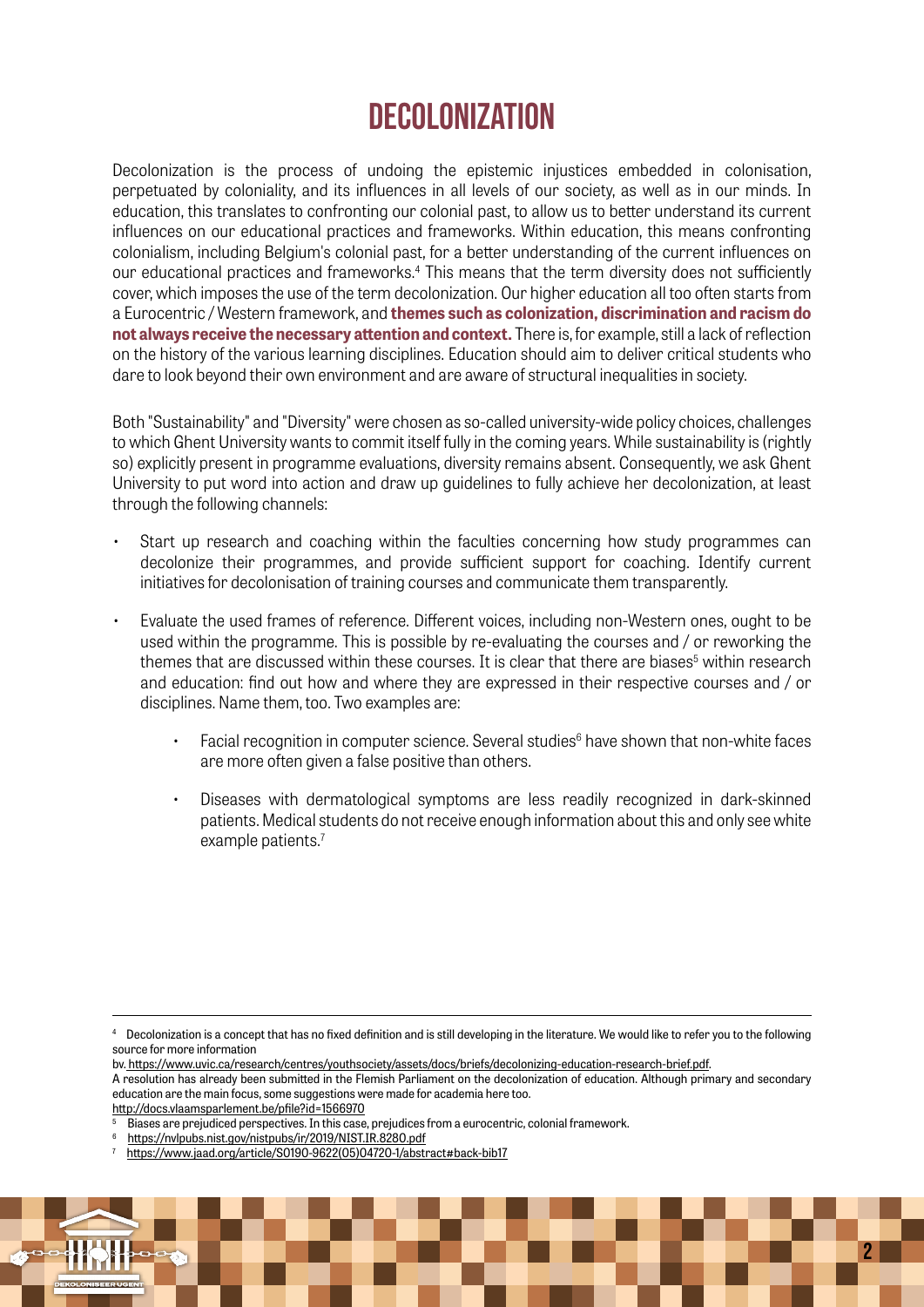Such biases should be given a place within the course content, so that the student is aware of the problematic biases within their discipline. In addition, the problematic and possibly racist background of a researcher must have a place within the course content, all the more so if it had an influence on his theories and research.

- Introduce societal courses to programmes where something similar is not yet offered. It is important here that the courses are relevant and that they establish a connection with the respective programme. It is also important to include such themes in university-wide elective courses.
- Organize university-wide transfer of knowledge about decolonization and related themes.
- Set up training sessions and workshops for professors and assistants so that they too can come into contact with decolonisation as an analytical framework to address issues such as white privilege, discrimination, and structural racism. Teachers should be encouraged to participate.

# **REPRESENTATION**

Students with diverse origins and in particular those of African descent can rarely identify with the mainly white workforce of Ghent University. The importance of representation for the learning performance and mental well-being of the student cannot be underestimated. All students benefit from a university's workforce being a reflection of its students.

Therefore, we propose the following points:

- Be proactive in promoting ethnic diversity among academic staff at all levels, both assistants and professors. This can be done in various ways, including by examining and removing barriers to a PhD as well as for further promotion. These barriers are also related to the limited intake and progression of students with diverse origins and in particular those of African descent.
- Be proactive in focussing on diversity among staff such as student psychologists, student doctors, social services, disability services, monitoring services, etc. It is not easy to talk about highly sensitive and personal topics such as discrimination with people who do not have the same experiences, or who have difficulty relating to the experience of students being stigmatized. This contrast creates barriers to the necessary social care among students. It goes without saying that this change cannot just happen overnight as these positions are often already filled. That is why we ask for inclusivity to be given more weight in the appointment procedures for the aforementioned services.

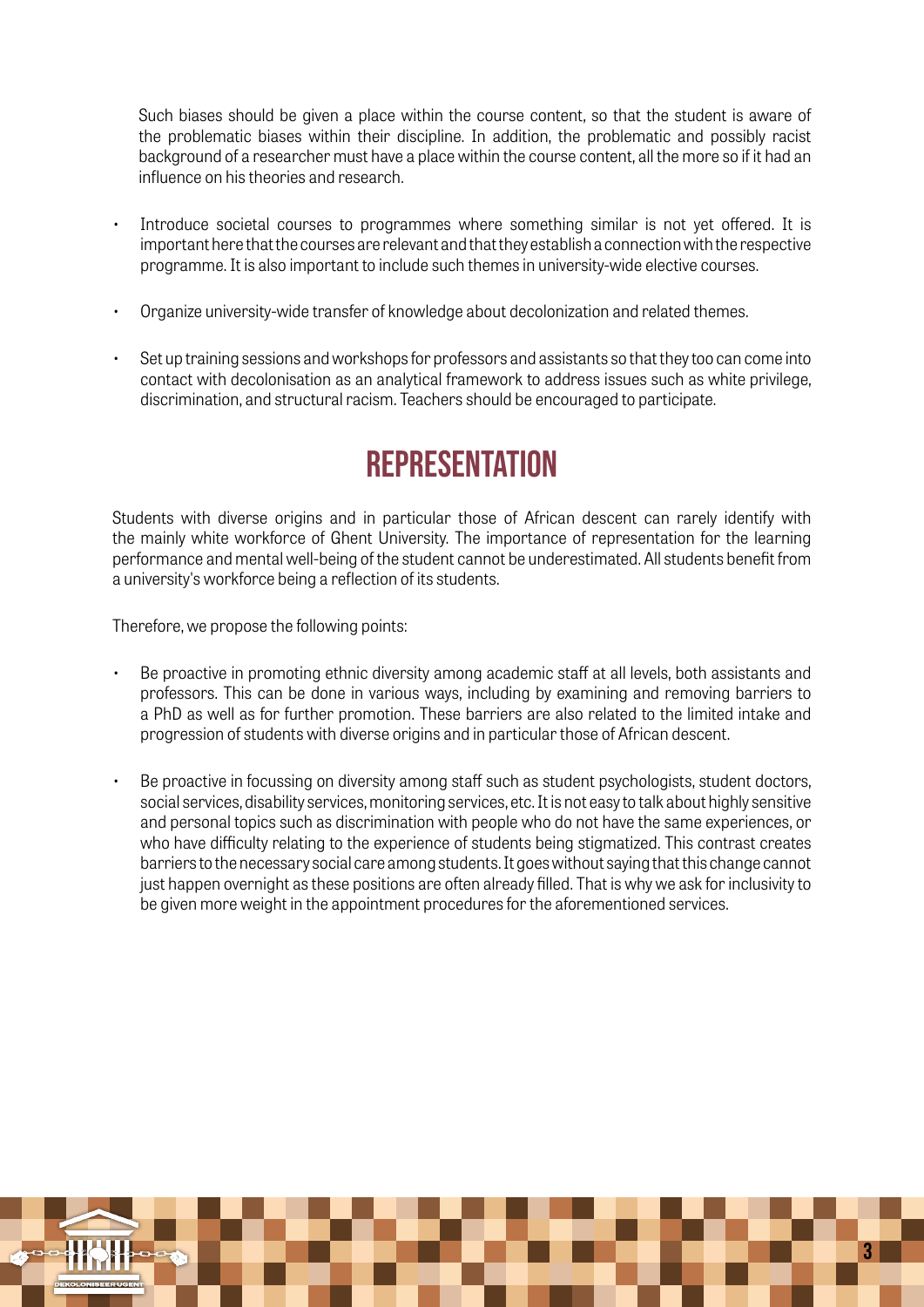# Intake and Progression

In addition to decolonization of the personnel corps, the auditoriums should also be a reflection of our society. Currently, many students with diverse origins and in particular those of African descent are unable to take the leap to higher (university) education. If they do take that step, they are still hampered by many factors that prevent them from reaching the finish line, more so than white students. Structural barriers are still present within higher education and we demand structural solutions.

Ghent University already took initiatives in the past. An example is the role model project in which young people from racialized minorities are encouraged to take the step from secondary education to higher education. Despite these initiatives, the intake and progression of students with diverse origins and in particular those of African descent remains problematic. Secondary education is partly responsible for the lower intake of those students in university education. However, this cannot be the reason for a university not to assume its own responsibility and not to take structural measures that improve their progression.

Improving the progression is a layered problem that does not have one solution. Nevertheless, there are a number of initiatives that can be launched already:

- Students with diverse origins and in particular those of African descent are less likely to be reached by the offered services and supports. This was also visible in the Mental Well-being survey of the Ghent Student Council, in which the awareness about certain services was asked. It is good that Ghent University offers such services, but the University must focus even more on the visibility and awareness of these initiatives among the groups that truly need this help. Limited access to psychological aid, study aid, financial aid, etc. can form structural barriers in higher education. It is in itself not evident to share a trauma, let alone when the student has to justify themself for this to staff who have no experience with this issue. Again, the importance of focusing on a representative workforce shows.
- Continue to focus on student counseling. Good examples of this are the study sessions organized on Wednesday by the Policy Unit Gender and Diversity.
- Communicate with secondary education to investigate the barriers to intake and to remove barriers in a targeted manner.

A continuous critical approach to an ever-evolving educational policy and practice must be a structural part of Ghent University. In addition, Ghent University must remain wary of increased barriers for racialized minorities, in order to safeguard the inclusiveness of educational policy at every level. Sufficient research and reflection from different perspectives into how changes in policy can affect various groups must be performed.

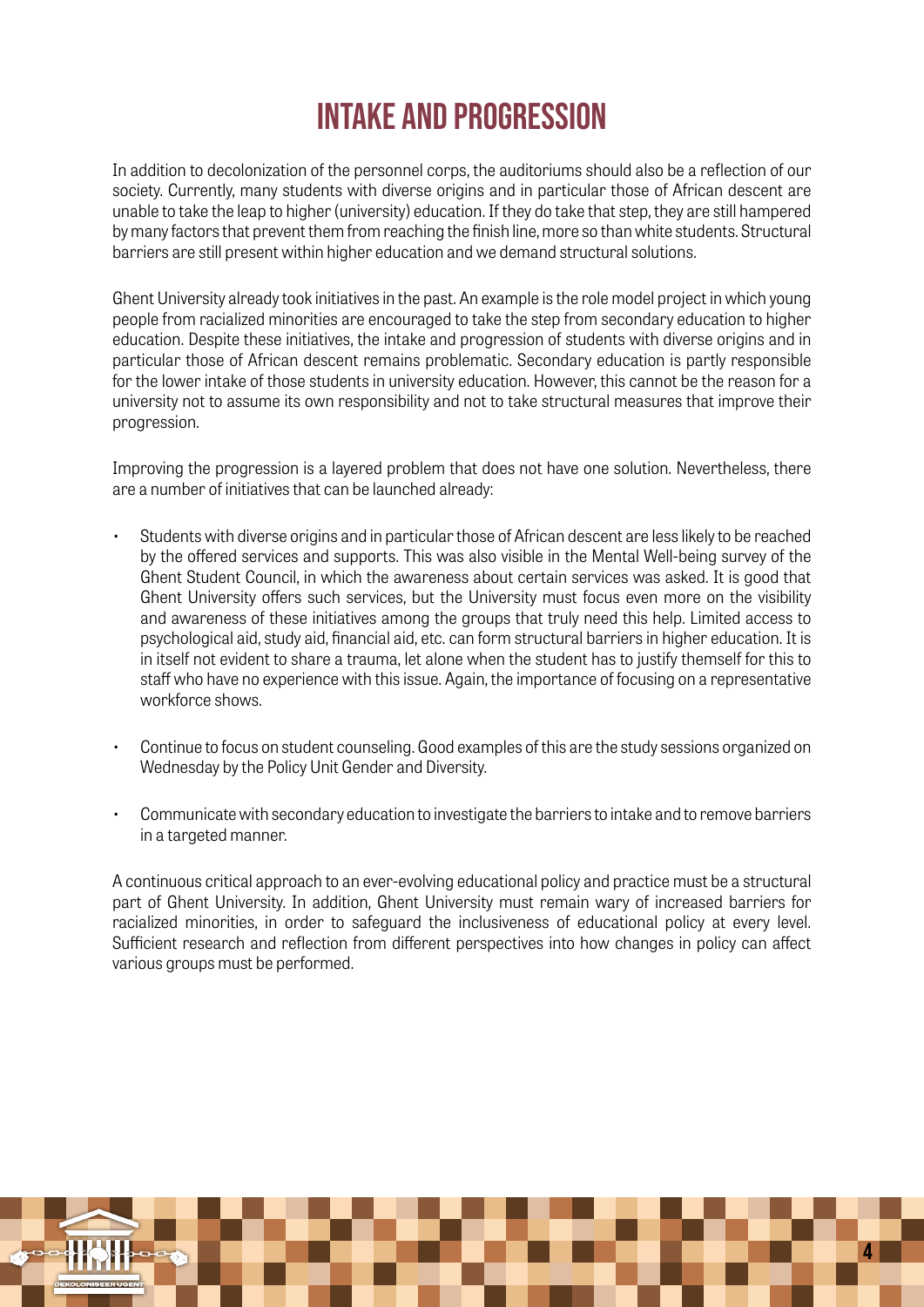# Racism contact point

Many students currently do not know where they can go when they experience (structural) racism. Daily racism is also present in the university environment.

- In addition to aggression, bullying and undesirable sexual behaviour, racism must also be explicitly included as a form of transgressive behaviour in the operation of the Trustpunt. Of course, this also means that the necessary expertise is essential to the proper provision of services. As such, the representation within the counsellor corps is a must, so that students can identify themselves with trusted persons.
- Make sure that the Trustpunt is provided with sufficient resources so that it is not hindered in its functioning.
- Provide clear communication about the existence of the Trustpunt and the follow-up procedures used. It is important that students find their way to the Trustpunt easily, even students who are less likely to be reached.

### **COMMUNICATION**

There is a common perception that themes such as Black Lives Matter and the possibility of a headscarf ban in higher education<sup>8</sup> are not reacted to quickly, nuanced and adequately enough. Therefore the following is suggested:

- Have a response ready when topics about discrimination and inequality are discussed in the media and could relate to UGhent students.
- Involve students with diverse origins and in particular those of African descent in communication policy, especially for broad campaigns. By giving students a say, nuances and sensitivities can be better taken into account.
- Students with diverse origins and in particular those of African descent should not be presented in a clichéd manner and should not only be involved in themes of diversity.

# Lack of policy culture

Current policy plans and initiatives<sup>9</sup> are too optional, non-binding and non-committal. Decolonization should be an inherent part of the overall policy culture and policy making, it should not merely be an option. An example of this are University-wide Policy Choices (UPC): faculties had to choose at least three UPCs and Diversity could be chosen as one of the UPCs. Only five faculties chose Diversity as their objective. However, decolonization (not merely diversity) should be an objective for every faculty and in every policy domain.

[https://www.ugent.be/nl/univgent/waarvoor-staat-ugent/diversiteit-en-gender/beleidscel/beleidsplan-diversiteit-2019-2023/](https://www.ugent.be/nl/univgent/waarvoor-staat-ugent/diversiteit-en-gender/beleidscel/beleidsplan-diversiteit-2019-2023/at_download/file ) [at\\_download/file](https://www.ugent.be/nl/univgent/waarvoor-staat-ugent/diversiteit-en-gender/beleidscel/beleidsplan-diversiteit-2019-2023/at_download/file )



<sup>&</sup>lt;sup>8</sup> Ghent University was one of the last higher educational institutions to respond to the much-discussed ruling of the Constitutional Court, which ruled at the beginning of June that the ban on wearing visible religious badges, such as a headscarf, is not in conflict with freedom of religion or the right to education. In other words, it would be possible for a higher educational institution to ban the wearing of a headscarf from now on. https://www.nieuwsblad.be/cnt/dmf20200705\_95514732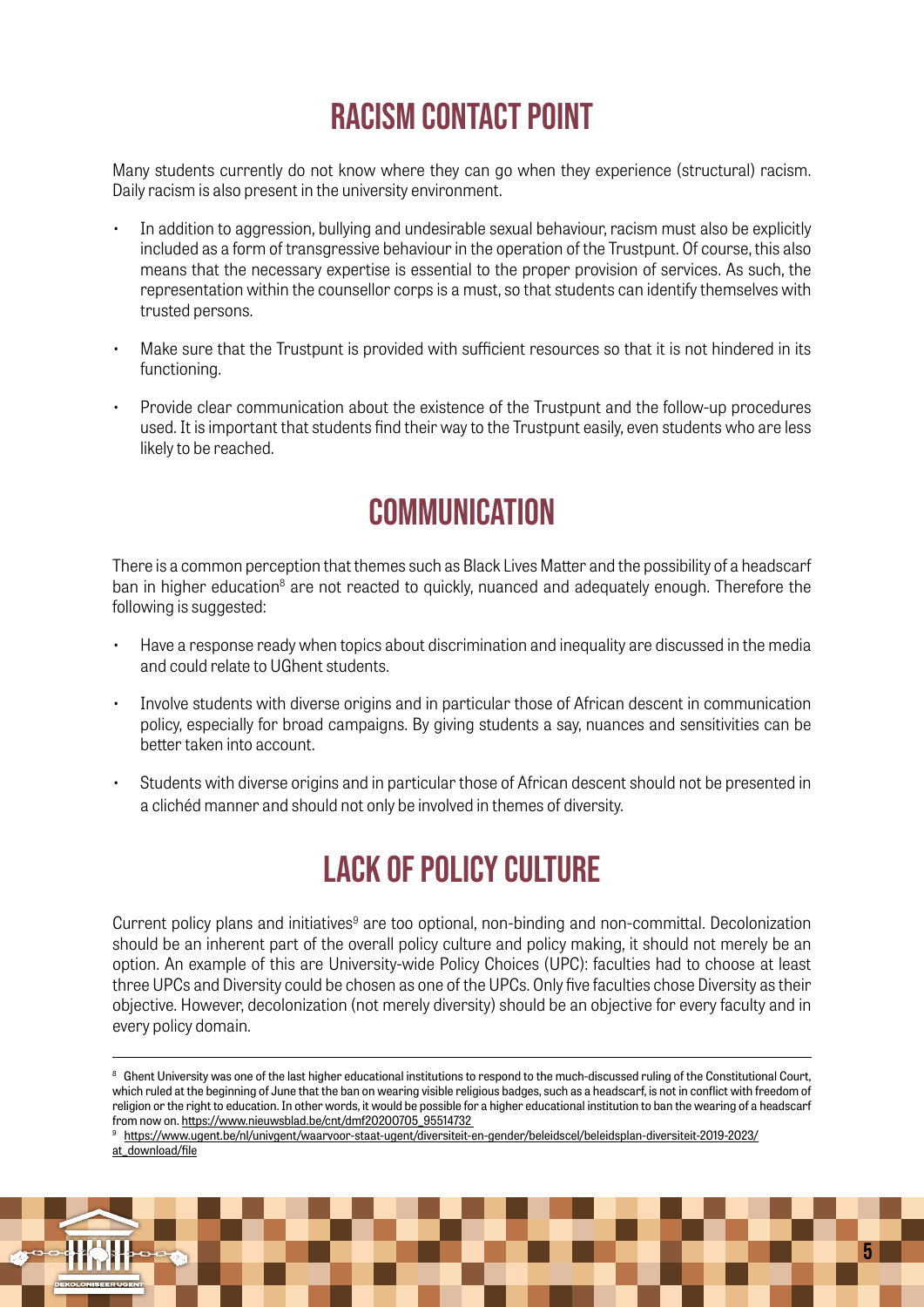# **CONCLUSION**

This letter aims to reach out to the academic community on one hand and to the university administration on the other. Getting rid of structural racism and a decolonization of (higher) education are not evolutions that can happen overnight, but that does not make them any less urgent.

A number of structural reforms are needed to achieve these goals. It is important that Ghent University's workforce is a microcosmic reflection of society, students must be able to identify with their environment. Furthermore, it is necessary to remove the current structural barriers in order to optimize the intake and progression of students, as the auditoriums are often not a microcosmic reflection of society. In addition, students must also be able to consult accessible support that takes their experience with (structural) racism seriously. The instance that currently exists, Trustpunt, must be made more visible, so that students can find their way to the contact point more easily. Clear and nuanced communication about socially relevant themes is also crucial. Finally, current policy culture that considers (what is up until now named as) diversity as "optional" should adapt to a contemporary image of society, where decolonization should be an all-encompassing general objective in every policy domain at every faculty.

These themes are not separate from each other. Decolonization is an intersectional process that manifests itself in different domains of our society, including our education and policy. Cherry picking is not an option: we demand that all cited and future action points are to be carried out equally and fully within a general change of mentality of the University that considers decolonization to be inherently necessary. Our role, as students, within this dialogue has been depleted. While students should undoubtedly be consulted, it is not the responsibility of students to organise the initiative that addresses and upholds this dialogue. Such a working point cannot be limited to solely a student initiative. This is mentally exhausting. We expect Ghent University to actively get to work, that a budget will be made available to implement these policy changes in a qualitative way and that the efforts shown by employees will also be honored. The implementation of action points is the responsibility of Ghent University.

Of course, we recognize the efforts already made by the institution, and we realize that turning inclusivity into actions does not happen automatically. However, that is no reason to stick to the status quo, on the contrary, it must change. Complexity should not be a reason to adopt a bystander attitude. In addition, decolonization is an important instrument with which we have to get to work at this very moment. Nowadays, decolonization seems to be everywhere in our society. We ask Ghent University not to regard decolonization merely as a buzzword, but to actively focus on structural change. The students need an answer, a need for recognition that the status quo is no longer sufficient, **a need for action.**



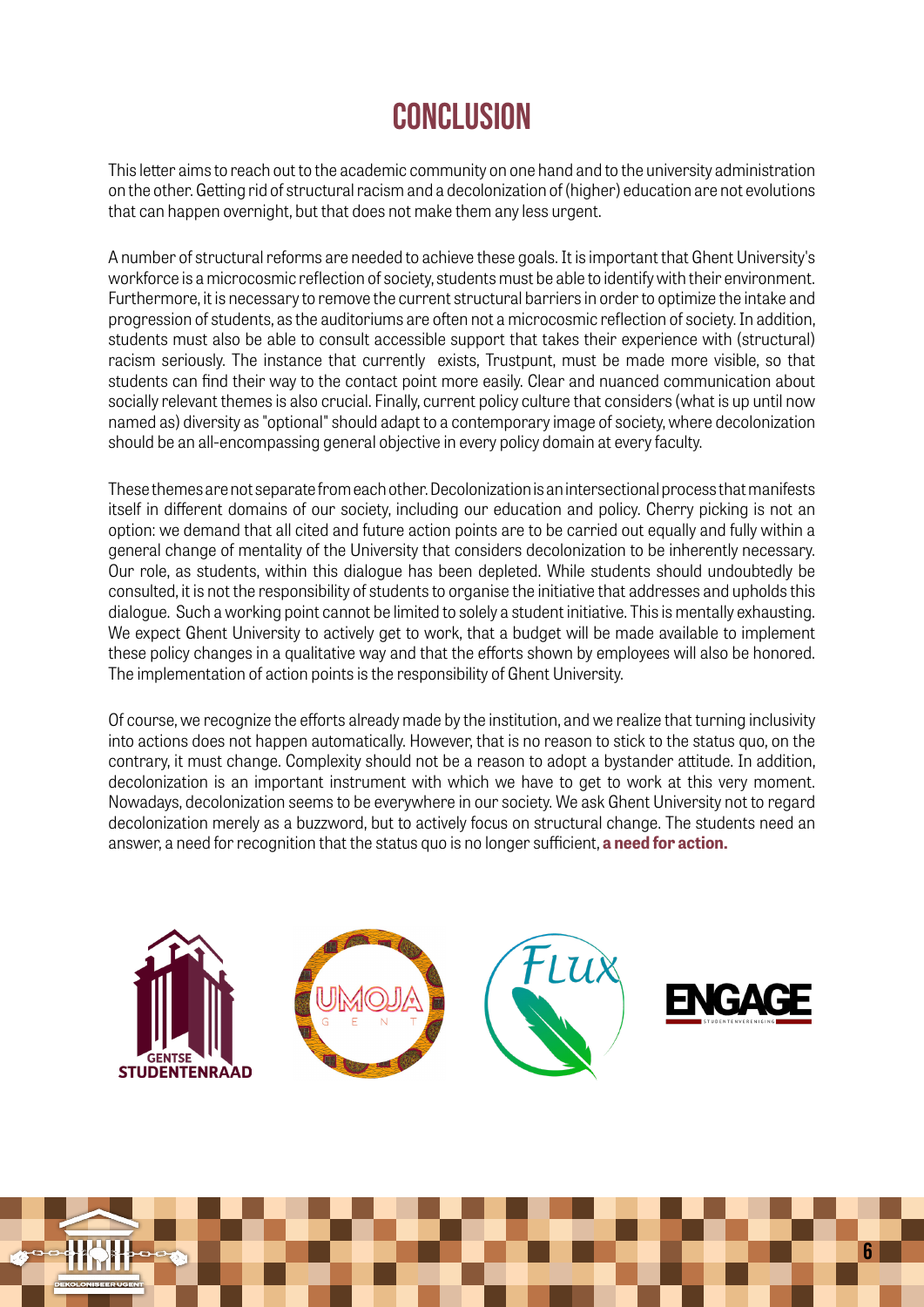### experts who were consulted

| Nyanchama Okemwa | Hand in Hand tegen Racisme vzw, dekolonisatie expert                                                                        |
|------------------|-----------------------------------------------------------------------------------------------------------------------------|
| Julie Carlier    | Faculteit Faculteit Politieke en Sociale Wetenschappen - Vakgroep Conflict-<br>en Ontwikkelingsstudies - Onderzoeker        |
| Eline Mestdagh   | FLW - PhD Candidate Research Foundation Flanders (FWO), Department of<br>History                                            |
| Sibo Kanobana    | FLW - Vakgroep Vertalen, tolken en communicatie - Onderzoeker<br>Sociolinguïstiek, verbonden aan CRCG, CESSMIR en MULTIPLES |
| Koen Bogaert     | Faculty of Political and Social Sciences, Department of Conflict and<br>Development Studies - Professor                     |
| Gillian Mathys   | Faculty of Arts and Philosophy, Department of History - Post-doc<br>Researcher                                              |

#### **ORGANISATIONS**

Cultour Labo VZW Black Speaks Back Belgian Network For Black Lives Hand in Hand tegen Racisme vzw Kifkif Wel jong niet hetero vzw Platform stop etnisch profileren BOEH! Furia Rainbow House OverKop Girls Go Boom Minderhedenforum Collectief Vrouwenstaking UGent / Women's Strike Collective UGent Black History Month AYO Undivided for KULeuven Ascom Karibu VUBASCOM WeDecolonizeVUB Centre for Research on Culture & Gender

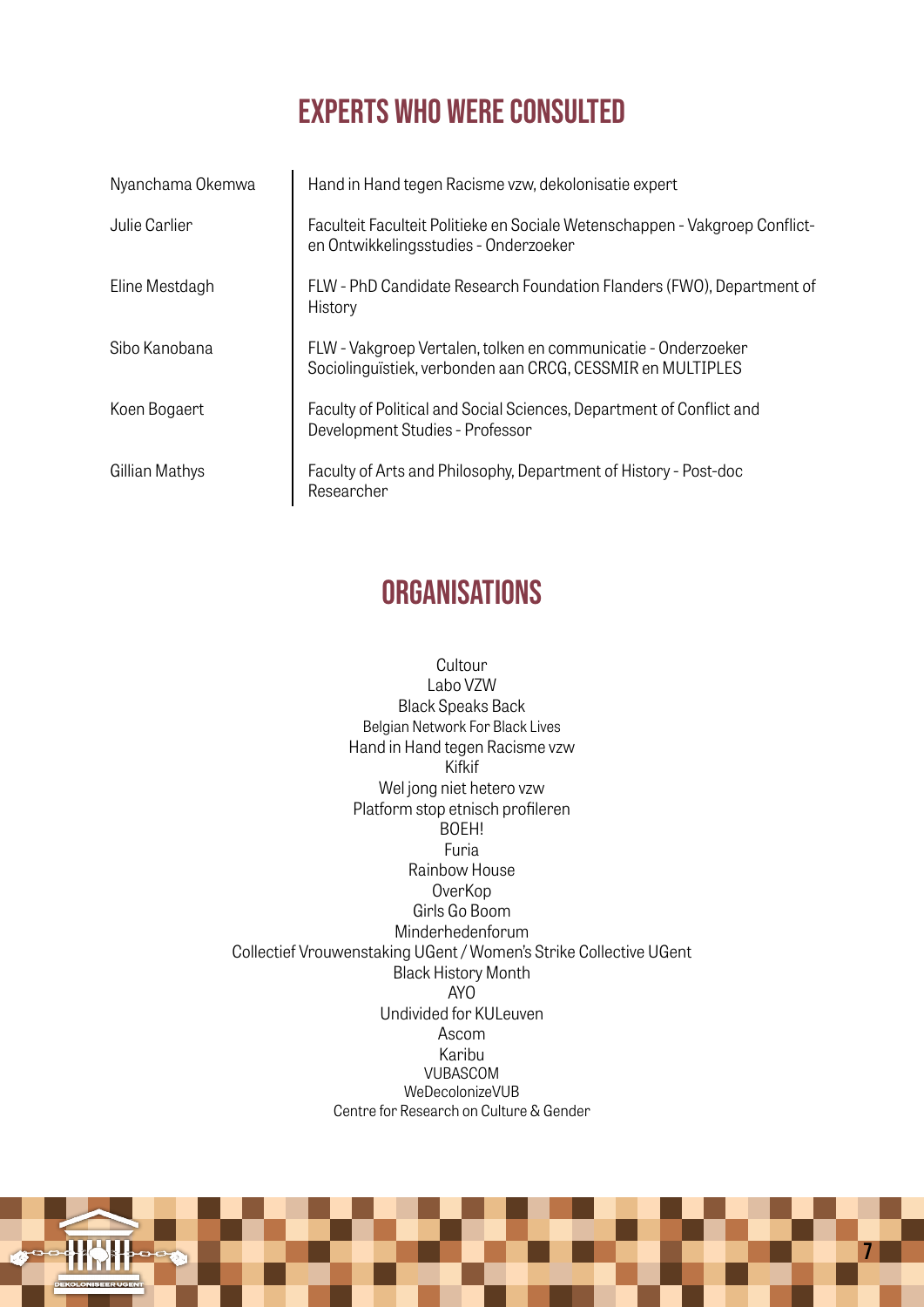Alexander De Man Amal Miri An Verelst Anissa Bougrea

Anissa Boujdaini Anke Lion Anneleen Kenis Anneleen Spiessens Annelies Van Assche Annelies Van Wittenberghe Arjan Zuiderhoek Arthur De Roover Ayse Güdük Barnaby Hutchins Bart Deygers Ben De Smet Benoit Dhondt Berber Bevernage Griet Bonne Fabienne Bossuyt

Bram Vanroy Brecht De Smet Gert Buelens Charlotte Bollaert Charlotte De Ro Charlotte Prové Charlotte Vekemans Chia Longman

Christel Stalpaert Claes Tom Clay Holroyd Delphine Munos Devanshi Saxena Eef Boeckx Eline Mestdagh Elisabeth De Schauwer Elke Verhaeghe Ellen Desmet

Ellen Vandenplas Emelien Devos Eric Vanhaute Erika Graham-Goering Esther Marijnen Eva Brems Eva Ecker Eva Willems Farah Focquaert

Doctoral Researcher PhD Candidate Research Foundation Flanders (FWO) Coordinator RefugeesWellSchool Project Faculteit Politieke en Sociale Wetenschappen - Vakgroep Politieke Wetenschappen - Assistent Spoken word artist en schrijfster PhD-student Post-doctoral Research Fellow at the Centre of Sustainable Development Professor in de vertaalwetenschap Doctor-Assistent Beleidsmedewerker Hoofddocent Geschiedenis v/d Klassieke Oudheid FEA - Vakgroep Architectuur en Stedenbouw, Praktijkassistent Doctoraatsonderzoeker Postdoc FLW - Department of Translation, Interpreting and Communication - Professor Doctoraatsstudent Assistent migratierecht, Advocaat FLW - Hoofddocent Vakgroep Geschiedenis Doctoraatsonderzoeker Assistant Professor Doctoraatsonderzoeker FPSW - Conflict & Development Studies - Senior postdoctoral researcher Gewoon hoogleraar Assistent Student IDC-coördinator De Stadsacademie FPSW - Conflict and Development assistent FLW - Gender & Intersectionaliteit, Diversiteitscoördinator, hoofddocent genderstudies Hoogleraar ZAP FPPW - Department of Experimental Psychology - Professor FLW - Engelse Literatuur: intersectioneel feminisme Alumni - LLM International & European Law Vakgroep Architectuur & Stedenbouw PhD Candidate Research Foundation Flanders (FWO), Department of History FPPW - Gastprofessor binnen Vakgroep Orthopedagogiek Doctoraatsstudent Faculteit Recht en Criminologie - Vakgroep Europees, Publiek- en Internationaal Recht - Professor Migratierecht AAP Doctoraatsstudent FLW - Vakgroep Geschiedenis - Hoogleraar Wereldgeschiedenis Senior Postdoctoral Fellow PSW - Conflict and Development - Professor Faculty of Law and Criminology - Professor of Human Rights Law PhD student FLW - Vakgroep Geschiedenis - Post-doctoraal researcher ZAP

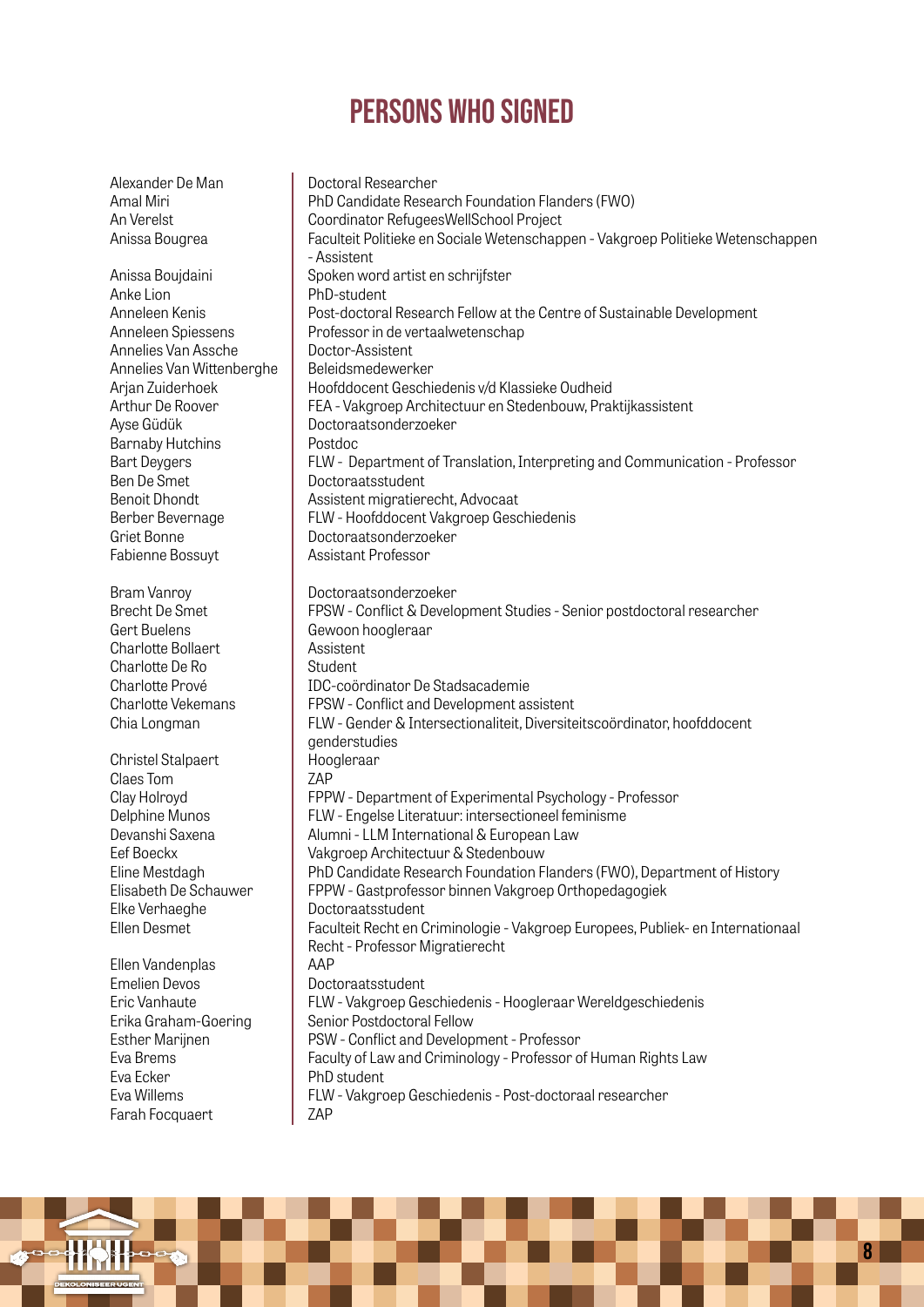Femke Lootens Ferdi De Ville Fieke Van der Gucht Fien De Block Floor Verhaeghe Florian Deroo Fonteyne Margot Francis Wyffels Frederik Dhaenens Gert Buelens Gillian Mathys Giselle Corradi Gita Deneckere Greet De Baets Hannah Cornelus Hanne Cottyn Hanne Van Haelter Hari Prasad Adhikari Sacré Haripriya Soibam Sarah Heynssens Hilde Depauw Hugo De Block Gert Huskens Ilse De Vos Inge Brinkman Isabelle Deryckere Thomas Donald Jacobs Jan Orbie Jan Van den Meerschaut Jasper Praet Joachim Ben Yakoub Johan Lagae John Latham-Sprinkle Joke D'Heer Joke Daems Jorn Van de Velde Joséphine Vandekerckhove Julie Carlier Kaied Yasmine Kate Dejonckheere Kato Dijckmans Katrien De Graeve Tine Kempenaers Onderzoeker bij het Centrum voor Duurzame Ontwikkeling UGent Professor EU-Studies DOWA-talenbeleid Postdoctoral researcher IDC-coördinator CESSMIR Wetenschappelijk medewerker Wetenschappelijk medewerker Professor Faculteit Ingenieurswetenschappen en Architectuur - Vakgroep Elektronica en Informatiesystemen - Professor Docent FLW - English Lit, American Lit, postcolonial Faculty of Arts and Philosophy, Department of History, Post-doc researcher Faculty of Law and Criminology - Department of European, Public and International Law - Coördinator UGent Human Rights Research Network FLW - Decaan - Hoogleraar Geschiedenis Assistent doctoraatsstudent vrijwillig postdoctoraal medewerker Onderzoeker en onderwijsassistent Research Group Culture and Education PSW - Conflict and Development - Postdoctoral researcher Wetenschappelijk medewerker Faculteit Psychologie en Pedagogische Wetenschappen - Vakgroep Ontwikkelings-, Persoonlijkheids- en Sociale Psychologie Faculteit Psychologie en Pedagogische Wetenschappen - Vakgroep Ontwikkelings-, Persoonlijkheids- en Sociale Psychologie - Professor doctorandus FLW - Vakgroep Taalkunde - Coördinator Levenslang Leren FLW - Vakgroep Taalkunde - Coördinator Levenslang Leren Praktijkassistent Systeemtherapie bij de Vakgroep Experimenteel-Klinische en Gezondheidspsychologie Praktijkassistent Systeemtherapie bij de Vakgroep Experimenteel-Klinische en Gezondheidspsychologie Professor PSW Vrijwilliger Doctoraatsstudent PSW - Conflict and Development Faculty of Engineering and Architecture Dept of Architecture & Urban Planning Doctor-assistant (BOF Postdoctoral Fellow) PhD-onderzoeker Doctor-assistent Doctoral researcher, Hydro-Climatic Extremes Lab & Research Unit Knowledge-Based Systems, Faculty of Bio-Science Engineering Doctoraatsonderzoeker in de Kunstwetenschappen IDC coordinator Ghent Centre for Global Studies, lesgever Master Gender en **Diversiteit** Assistent aan de vakgroep orthopedagogiek studente Kunstwetenschappen Student Hoofddocent Assistent

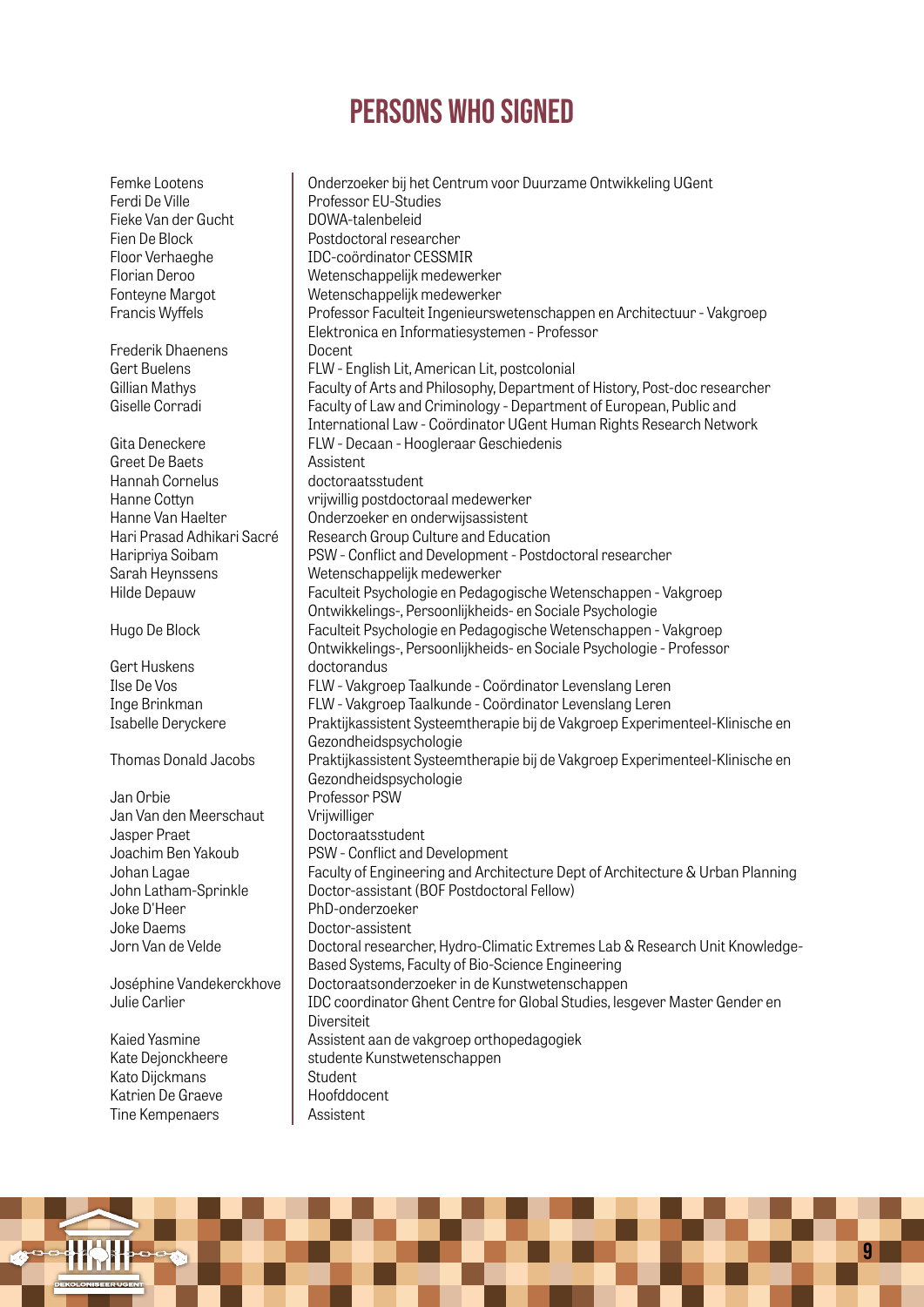Koen Bogaert

Koen Stroeken Koen Verboven Koenraad Verboven Kornee van der Haven Kris De Hooghe Kyla Robinson Laura Andriesen Laura Peeters Leni Linthout Lieselot De Taeye Liisa Buelens Linde Nuyts Liselot Casteleyn Long Micol Luce Beeckmans

Marc Boone Marco Caracciolo Margot Luyckfasseel Marie-Gabrielle Verbergt

Marine Severin Marjolein Schepers Marte Beldé Martina Vitackova Mary Ann Manahan Massimiliano Simons Mattias Decoster Maud Anne Bracke Michael Limberger Michael Meeuwis Michel Vandenbroeck Michiel Dehaene

Miguel Ángel Guerra

Piet Van Avermaet Pieter Uyttenhove Rachida Lamrabet Rafael Verbuyst Ria Van den Hende Robinson Kyla

Blázquez Nadia Nsayi Natan De Coster Nathan Vandeputte Nele Schuldt Nienke De Vos Olivia U. Rutazibwa Omar Jabary Salamanca

Professor Faculty of Political and Social Sciences, Department of Conflict and Development Studies Hoofddocent Opleidingsvoorzitter Geschiedenis UGent hoogleraar Professor Nederlandse letterkunde student Kunstwetenschappen Doctoraatsstudent Praktijkassistent **Student** PhD student Postdoctoraal onderzoeker Onderwijsbegeleider doctoraatsonderzoeker Doctoraatsonderzoeker Senior FWO Postdoctoral Researcher Professor Faculty of Engineering and Architecture Dept of Architecture & Urban Planning Vakgroep Geschiedenis, Faculteit Letteren en Wijsbegeerte Associate Professor Doctorerend assistente Afrikaanse T&C FWO Aspirant Onderzoeker Vakgroep Experimenteel-Klinische en Gezondheidspsychologie (vrijwillig) Postdoctoraal medewerker van de UGent Doctoraatsstudent gastprofessor PSW - Conflict and Development - Researcher Postdoc PhD student Gastprofessor geschiedenis FLW - Vakgroep Geschiedenis, Hoofddocent Gewoon Hoogleraar Vakgroep Sociaal Werk en Sociale Pedagogiek Hoofddocent Stedenbouw, vakgroep architectuur en stedenbouw, Vakgroep Architectuur en Stedenbouw PhD student Auteur dochter van de dekolonisatie PSW - Conflict and Development, Doctoral researcher PSW - Conflict and Development Onderzoeker Human Rights Center student politicoloog, University of Portsmouth Faculty of Political and Social Sciences - Department of Conflict and Development Studies - Researcher Director Centre for Diversity & Learning, Linguistics Department Faculty of Engineering and Architecture Dept of Architecture & Urban Planning Schrijfster, Jurist en verbonden aan Human Rights Centre UGent PhD student Lector Doctoraatsstudent

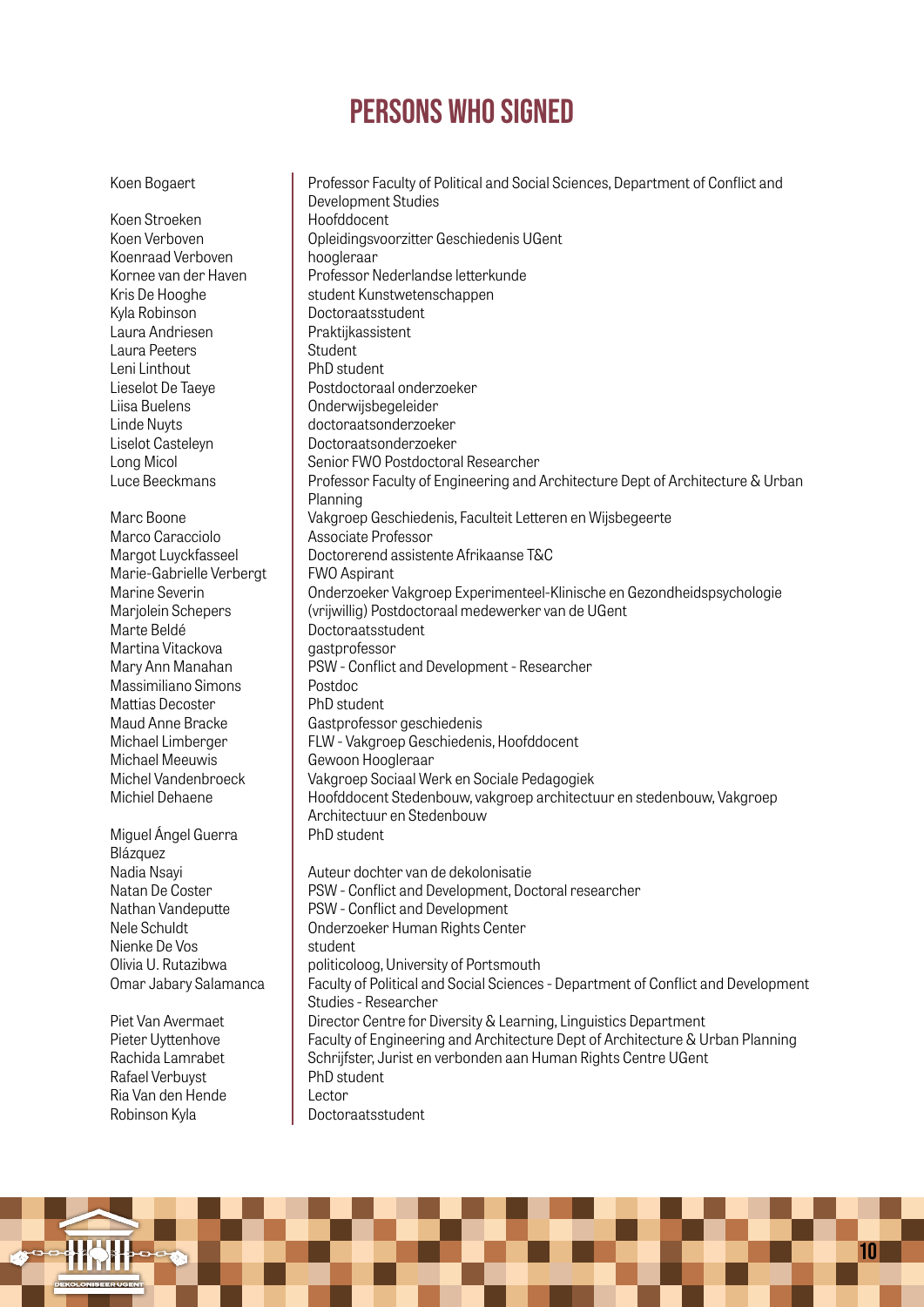Sabrina Vandevelde Saïla Ouald Chaib

Sara Fontana

Sara Lembrechts Sara Smaal Sarah Adams Sarah Den Haese Saumya Pandey Sean Joseph Huges

Seppe Malfait Sigrid Sterckx

Sofie van Bauwel Sonia Michiels Sonia Vandepitte Sophie Samyn Sophie Suykens Soraya El Kahlaoui Stef Craps Tessel Veneboer Theodoros Karyotis Thierry Marchant

Thomas Bellinck

Thomas Vervisch Tina Goethals Tom Claes Tomas Van Acker Veerle Duflou Vera Dua Vicky Van Bockhaven Vincianne De Smet Willem Debeuckelaere Wim De Winter Wim Fias Yves Haeck

Beleidsmedewerker FLW Faculty of Law and Criminology - Department of European, Public and International Law - Researcher PhD Candidate in the Joint degree programme Arts and Archaeology, between Ghent and Verona (IT) Universities Onderzoeker Doctoraatsstudent Doctoraatsonderzoeker PhD researcher PSW - Conflict and Development - Researcher Faculty of Psychology and Educational Sciences - Department of Experimental clinical and health psychology - Professor PSW - Conflict and Development, PhD FLW - Professor of Ethics and Political & Social Philosophy, Department of Philosophy & Moral Sciences Associate Professor, Head of Department Communication Sciences Docent Professor at the Department of Translation, Interpreting and Communication Department of Social Work and Social Pedagogy Doctoraatsstudent PSW - Conflict and Development, Postdoc Professor of English Literature, Director Cultural Memory Studies Initiative PhD researcher PhD student, Department of Conflict and Development Studies Vakgroepvoorzitter Faculteit Psychologie en Pedagogische Wetenschappen, UGent Doctoraal Onderzoeker, Vakgroep Kunst-, Muziek- en Theaterwetenschappen, KASK/School of Arts van de Hogent & UGent Assistent bij de Vakgroep Wijsbegeerte en Moraalwetenschappen FLW - Wijsbegeerte, Onderzoeker FLW - Wijsbegeerte, Onderzoeker FLW - Wijsbegeerte Praktijkassistent Postgraduaat Conferentietolken Gastprofessor FLW - Geschiedenis & Afrikanistiek, Anthropology of Africa AAP Gastprofessor Rechten en Criminologie onderzoeker (historicus) Professor at the Department of Experimental Psychology Faculteit Recht en Criminaliteit - Vakgroep Europees, Publiek en Internationaal Recht - Professor Mensenrechten

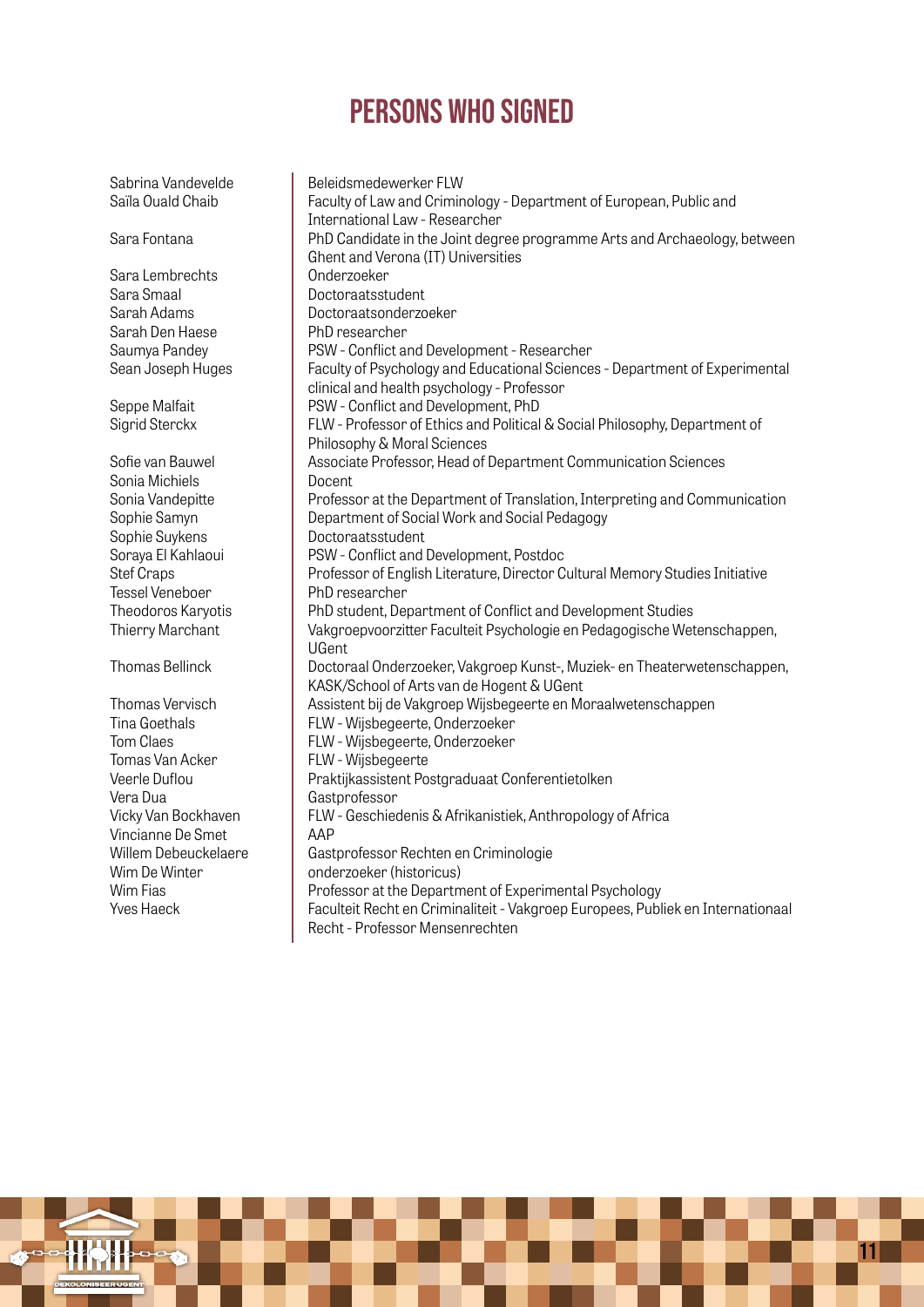Van Overberghe Arno Fleuriëlla Manirambona Rachida Aziz Ayca sager Hanane El Kadouri Koen Vanderschelden Rabia Kilinc **Britt** Lucie Detaille Samet Bildirici Steven Arents Mariska Creten Lora De Baeremaeker Selen Randy Cédric Fosse Yoshua Duyols Natacha Vandeweghe Sana El Kadouri Kestrin Xhiha Lisa Decock Shana Kay De Pauw Jadr Oshin Ghiotto Anaïs Filiz Besar Jukaj Adel Khelifi Elias Moyson Kaat Emmery Lara Grasso Muriel Hendrik De Bie Gerwin van der Linden Margot de Smaele Charlotte Gram Amina Betko Ina Devos Ina Fabio Morales Marie-Laure Mulayi Luna Vanhaecke Anna Paeshuyse Melanie De Troyer Do be Kaat Van Royen Laura Van Beveren Gert Husken Florence Leysen Sergeant Noël Luis Yary **Student Student** Student, voorzitter Flux **Student Student** Marketing intern **Student Student** Student Student Student Ambtenaar **Student** Student Conflict and Development Studies Simp Student IBM **Student Student** Student Burgerlijk Ingenieur Student Student Student (Thomas More) Vertaler Professor, Faculteit Ingenieurswetenschappen en Architectuur - Vakgroep Elektronica en Informatiesystemen **Student** Student diergeneeskunde **Studente** Master student **Student** Projectmedewerker Diversiteit en Inclusie Student van het leven **Student** Student Master Conflict & Development **Student** Studente Student Onderzoeker Vakgroep Sociaal Werk en Sociale Pedagogiek Doctoraatsstudent Université libre de Bruxelles - UGent Student **Student** 

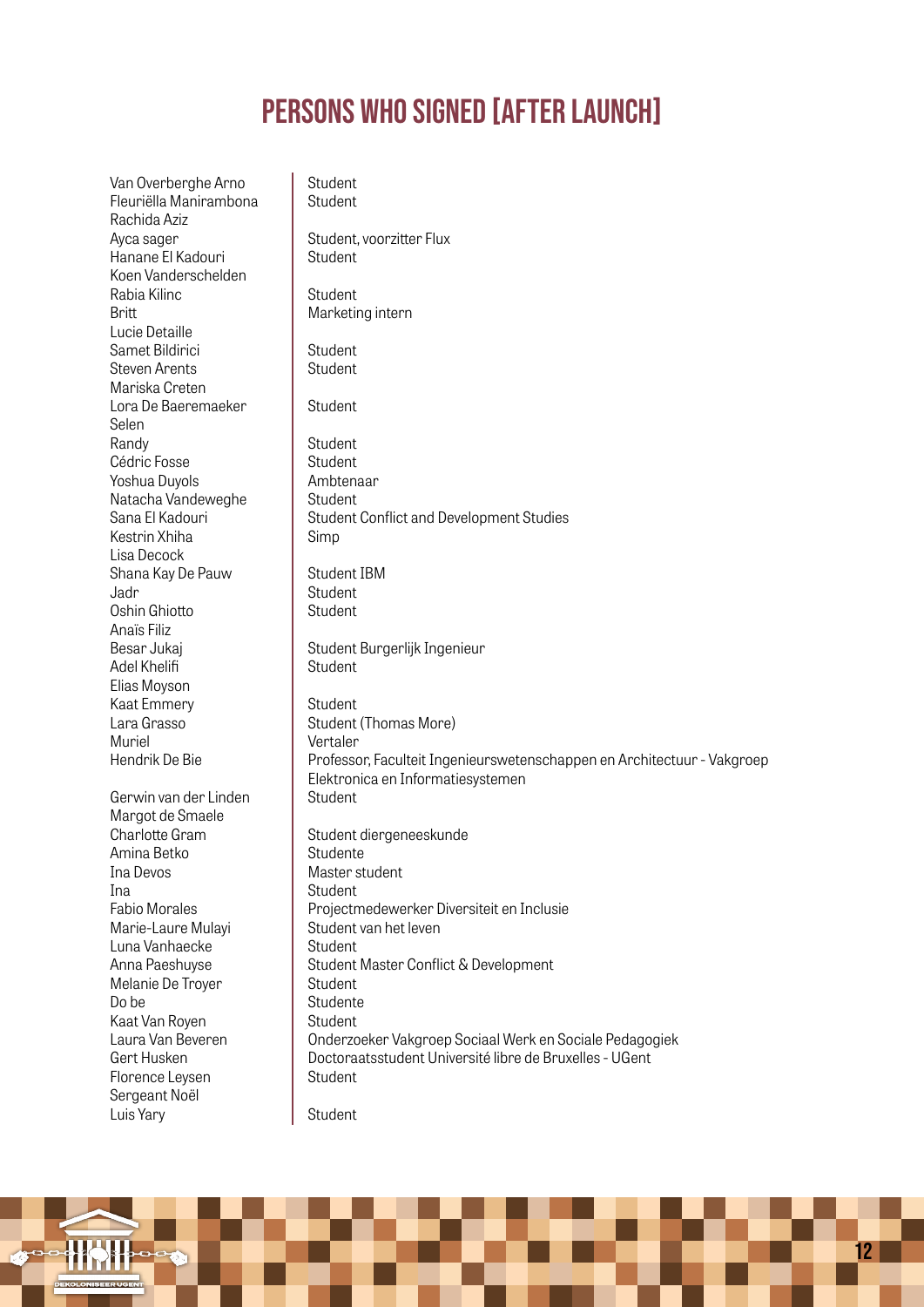| Eva van der Wel                    | Student                                                      |
|------------------------------------|--------------------------------------------------------------|
| Marie Bouwen                       | Student                                                      |
| Britt                              | Student                                                      |
| Elise Storme                       | Ex-student Universiteit Gent                                 |
| Vercauteren                        | Mevrouw                                                      |
| Enes                               |                                                              |
| Janus Verrelst                     | Stafmedewerker USOS                                          |
| Janvière Bitwayiki Uwera           | studente                                                     |
| Skenhesie Muanza                   | Bediende                                                     |
| Dolomingo                          |                                                              |
| Anasthesia Antwi                   | Student                                                      |
| Hanna Piens                        | student                                                      |
| Hegeutte Iradukunda                | Student                                                      |
| Laurens Van Vlaenderen             | Student                                                      |
| Charlotte Van Den Broucke          | Student                                                      |
| Elina Volodchenko                  |                                                              |
| Gilles Mbiye-Beya                  |                                                              |
| Daan Leber                         | Student                                                      |
| Yousra Kaddaoui                    | Student                                                      |
| Amira El Yaghmouri                 | Student                                                      |
| Bella Manirambona<br>Lina Michels  | Student                                                      |
| <b>Britt Werelds</b>               | Student                                                      |
|                                    | Student Conflict & Development                               |
| Erika<br>Jorn Verschuere           | Student<br>Student                                           |
|                                    | Sales Manager                                                |
| Joppart Charlotte<br>Vanessa Adjei | Student                                                      |
| Dries De Groote                    | Leraar Middelbaar Onderwijs                                  |
| Tymke Ton                          | Student Conflict en Ontwikkeling                             |
| Marthe Vercammen                   |                                                              |
| Barbara Verstraeten                | Student                                                      |
| Nassira Imorabit                   | Student                                                      |
| Elise Maes                         |                                                              |
| Jonathan                           | Student                                                      |
| Stephanie Collingwoode             |                                                              |
| Williams                           |                                                              |
| Merel Transez                      | Student Criminologische wetenschappen                        |
| Lennert-David Amirian              | Student                                                      |
| Adel                               |                                                              |
| Helena Driessen                    | Student                                                      |
| Ayan                               | Student                                                      |
| Sixtine Bérard                     | Studente podium- en mediale kunsten (BA3 Kunstwetenschappen) |
| Lien Verhaeghe                     | Leerkracht                                                   |
| Lina Zhou                          |                                                              |
| Nell Boeykens                      | Projectbeheerder welzijn op het werk                         |
| Angelique De Waele                 |                                                              |
| Daan Walpot                        | Student                                                      |
| Ellen Verbeek                      | Student                                                      |
| Emma Steurs                        | Student                                                      |
| <b>Charlotte Sermeus</b>           | Student                                                      |
| Kate Dejonckheere                  | Student                                                      |
|                                    |                                                              |

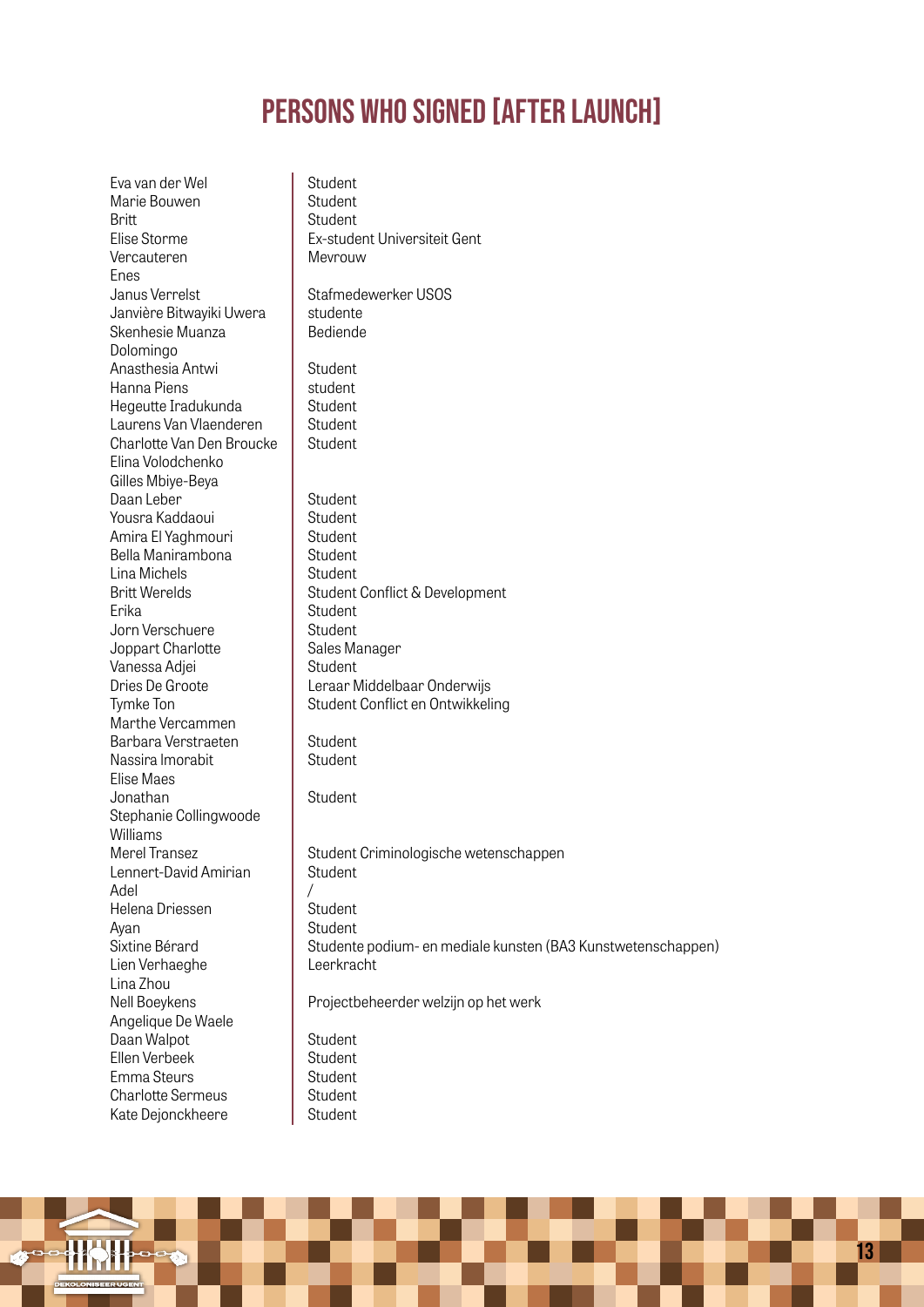| Jasmien De Ryck           | Student                                                    |
|---------------------------|------------------------------------------------------------|
| Liza Bauer                | Student                                                    |
| <b>Bram Arnoes</b>        | Student                                                    |
| Jana Valcke               | Alumnus                                                    |
| Leen Dewalque             | Student                                                    |
| Isciane Nimpagaritse      | Student                                                    |
| Stijn Den Haese           | Student                                                    |
| Faiza Osman               | Studente                                                   |
| Henriette Van den Bossche | Student                                                    |
| Beersaerts Charlotte      | Student                                                    |
| Romy De Graeve            |                                                            |
| Sania Soltani             | Student                                                    |
| Yanni                     | Studente kunstwetenschappen                                |
| Marieke                   | Student                                                    |
| Hazel Van Hove            | $\sqrt{2}$                                                 |
| Rosalie de winter         | Student                                                    |
| Kim                       | Student                                                    |
| Han Duhou-Peters          | Student                                                    |
| Meryem Demir              | Student                                                    |
| Merve Özdemir             | Studente                                                   |
| Vincent Focquet           | Alumnus                                                    |
| Sharon Braekman           | Student                                                    |
| Marijke Claes             | Student                                                    |
| Ceferino Orrasco Garcia   |                                                            |
| Marie Deserrano           | Student                                                    |
| Aynur Kabak               | Studentenvertegenwoordiger FPPW & Sociale Raad UGent       |
| De Bruyne Joren           | Operationeel leidinggevende kine/fitness praktijk          |
| Lisa Libbrecht            | Student kunstwetenschappen                                 |
| Sien roelandt             |                                                            |
| Djahid Benafla            | Student                                                    |
| Victoria Franssen         | Student                                                    |
| Cassandra Spataru         | Student                                                    |
| Lukas Kestens             | Student                                                    |
| Julien Aernoudt           | Student                                                    |
| Margriet                  |                                                            |
| Margriet                  |                                                            |
| Gladis                    | Student                                                    |
| Lena Vercauteren          | Student                                                    |
| Loïs Heirman              | Student                                                    |
| Djesse-Stéphanie Booto    | Student                                                    |
| Baondjo Bentoto           |                                                            |
| Sixtine Bérard            | Studente Kunstwetenschappen, BA3 podium en mediale kunsten |
| Eleanor McMullan          | Student                                                    |
| Manou Selhorst            | Studente Kunstwetenschappen                                |
| Salma                     | Student                                                    |
| Sarah Bracke              | Student kunstwetenschappen                                 |
| Emma Degroote             | Student                                                    |
| <b>Steff Nellis</b>       | Assistent                                                  |
| Amy                       | Student                                                    |
| Helena                    | Student                                                    |
| <b>Wouter Sinaeve</b>     | Educatief medewerker musea Ieper                           |

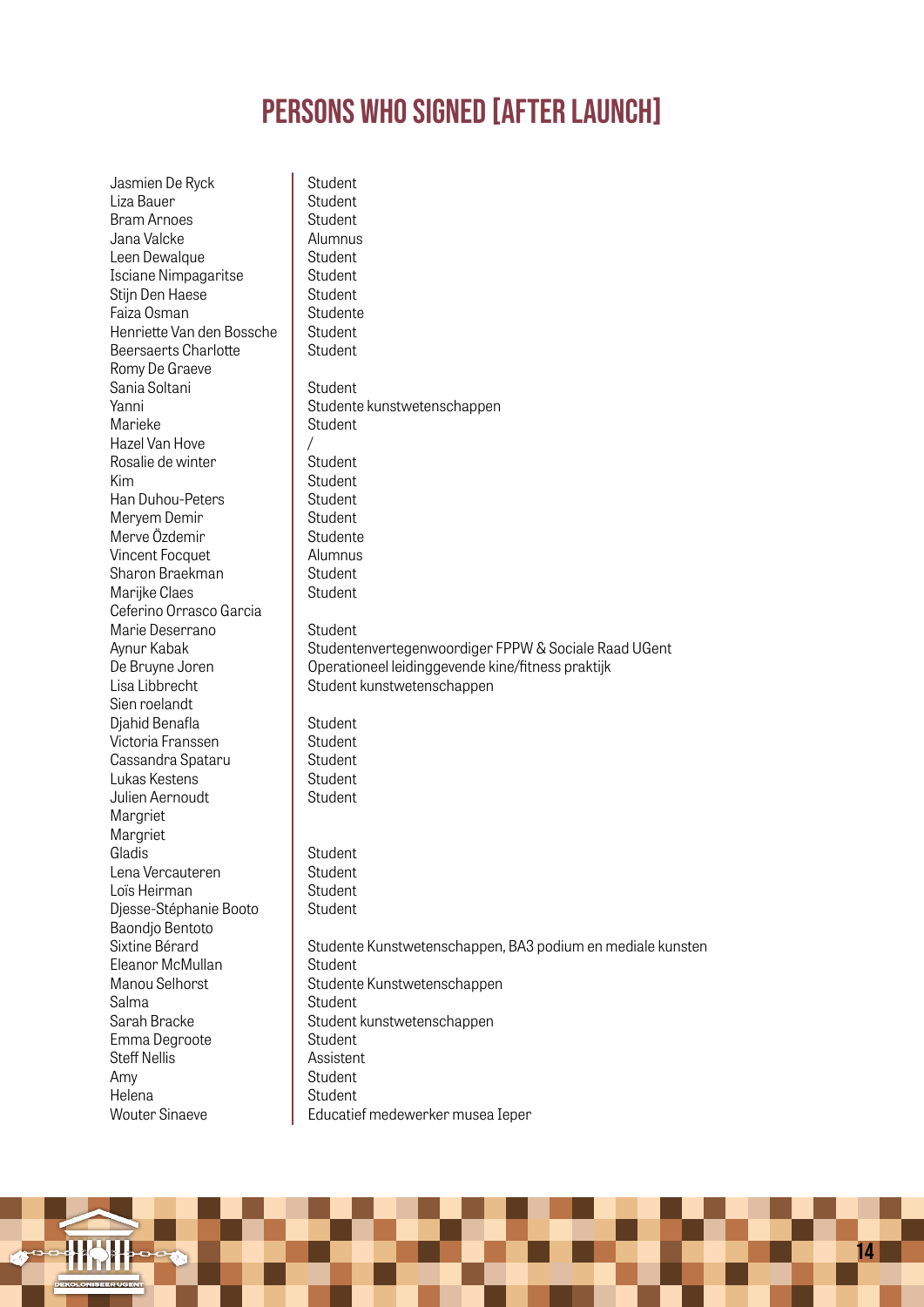Oshin Laura De Bruyn Elena Amoah Julie Landuyt Ama Kissi Kiara Pynebrouck Florien Kalamba Elias Belo Tahmina Mahjor Oussama Youssef Macnack Billy Nathan De Sutter Silke De Pauw Mathieu Charles Bilak Joseph Ngongo Annelies Neels Felix Deckers Duygu Gök Hannah Van Gampelaere Paula Rodriguez Sardiñas Joel Fleur Robbrecht Seppe De Schepper Joost Dessein Yosra Ella De Groote siggie vertommen Bep Van Doorsselaere Cyanna Thomas Laura Persijn Jesse Kempkes Sofian El Bouazati Fadima Aroua Roazad Küçüktas Robbe Michielsen Loes Van Poecke Bediako Yaw Loes Beyens Esther Nkansah Sidonie VH Firdaous Marie Van Liedekerke Marion canoot Karl Vandepitte Berkay Dogan Peggy Sandyck Larissa Ngalula Karen Fontijn Karima El-bazioui Michelle Geerardyn Student aan UGent Medewerker cultuursector Educatief medewerker Studentenvertegenwoordiger faculteit Letteren & Wijsbegeerte Postdoctoraal onderzoeker, psycholoog Student **Student Student Student** Coach **Student** Student Theatermaker Regiomanager Meneer **Student Student** Studente Eduma wetenschappen & technologie **Student** Student Masterstudent Wijsbegeerte Hoofddocent **Student** Student Postdoctoraal onderzoeker conflict and development Student Alumnus **Student** Docent Thomas More hogeschool **Student** Student Student Student Zelfstandige / Consul Student **Student** Associate Professor Geology

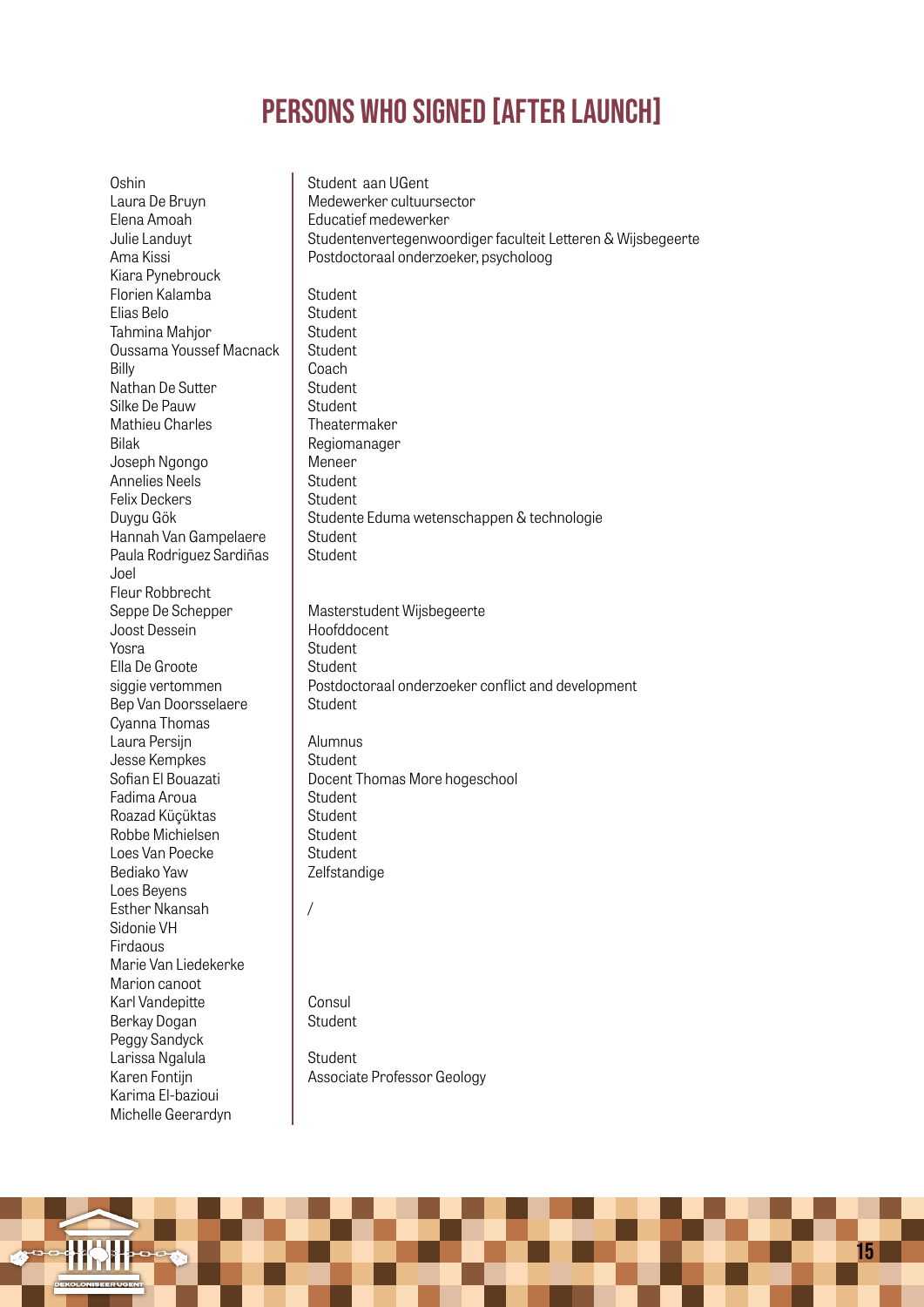Karen Buscher João Henrique Gomes da Silva Titus Maes Myriam Van Ende Rani Simoens Cato Mertens Dario Rens Merel Keremcan Rafke Pijls Allyah Marit Van Renterghem Marijke Van Petegem Hilke De Smedt Else Van Elst Lynn-Béline Sami Vos Mia Hazel Allard Leon Vauterin Olivier Giot Anna L'hoëst Lien Steyaert De Brabandere Sofie Kelly Bjora Caushaj Olivia Elisabeth Masamba Nzinga Elke Rogghe Noor Van den Abbeele Anouk Rasson Gaëlle Kapinga Muanza Vicky Arijs Ines Nedjari Lukas Janssens Nane Buysse Julia Gaik Pascal Musabyimana Louise Xi Wang Zahra El Morabit Sghire Zakayo W. Hanna Steyaert Luna Steyaert Frederik De Roeck Emy Snelders Laureline Antoine Chateau-Kloots Kim Buermans Amani Bisimwa

Professor Kritische burger Student **Student Student** Praktijkassistent Nederlandse taalkunde Student **Student Student** Student Marketing In eigen naam Student master gender en diversiteit **Student Student** Student Moraalwetenschappen **Student** jeugdtrainer voetbalclub HT Zwijnaarde Student **Student** Student **Student Student** Student Marketing manager Studente Pedagogische Wetenschappen: klinische orthopedagogiek en Disability **Studies** Masterstudent Conflict en Ontwikkeling **Student Student** Student Student **Student Student** student Student Student BA2 Kunstwetenschappen Student Co-founder Right2Score Foundation **Student** Student & lid dagelijks bestuur Comac Gent Postdoctoral researcher Student Pedagogiek & Onderwijskunde **Student** Student KDG Admission officer/anker lerarenopleiding EBAKO/EBALO

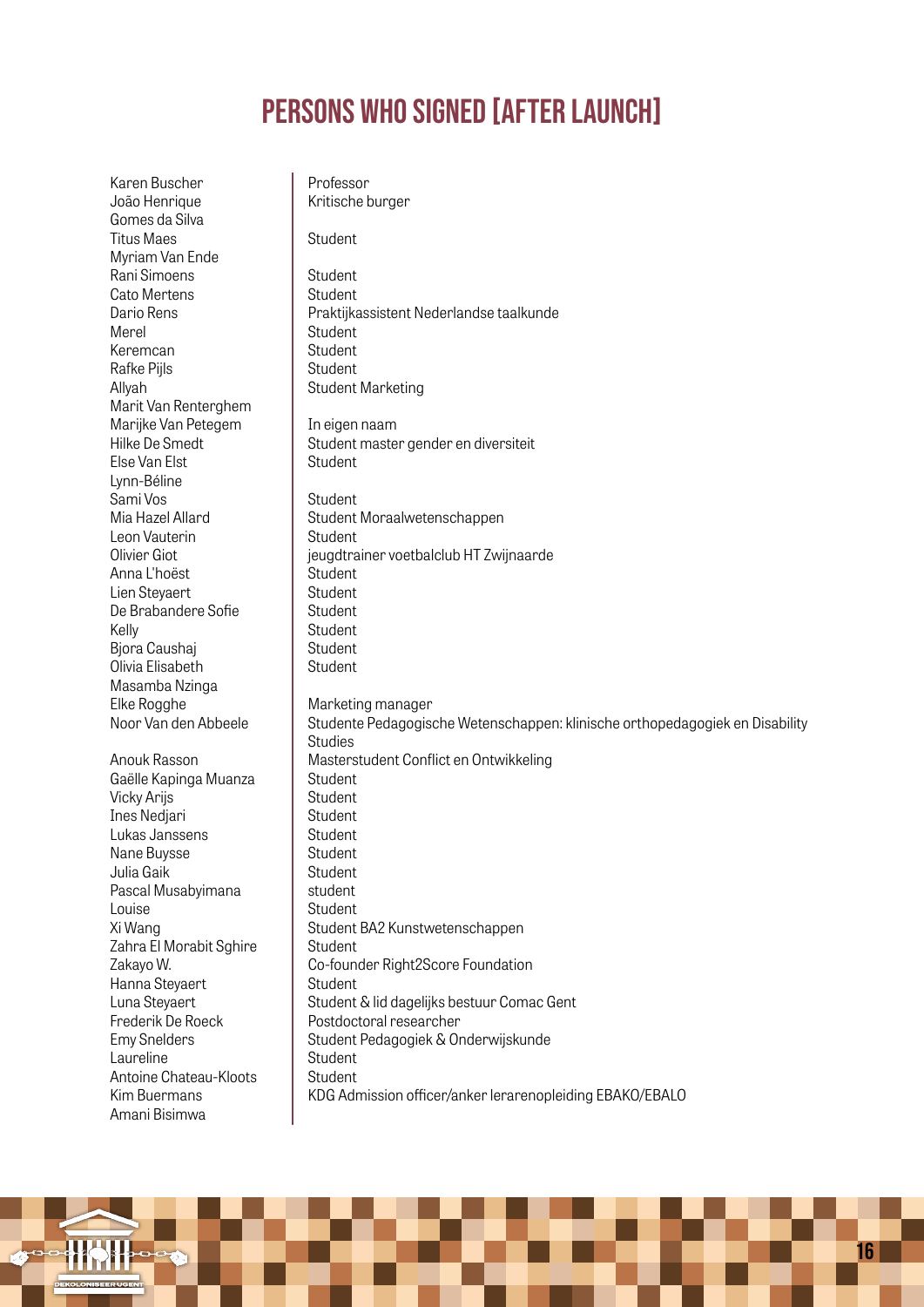Zyara Magali Laroy Merel Balcaen Durotimi Olawaiye Chiara Ghiotto Aiatti Lani Torfs Fleur Vincencia Agbanyo Esther Lohombo Avneet Lieslore VG Anaïs Jansoone Britt Peerlinck Merve Sofie Avery Van Uytsel Wout D'Aes Maaike Tonniau Pepijn Maite Spanoghe Zoë Mommerency MIrdynn Markey Anaïs Maes Monica Fierlafijn Zoë Vandenhende Josse Noynaert Zeynep Saglam Amine Chetti Remi Cosijn Nathalie Bruyninckx Julia Steegen Helena Du Cheyne Pieter Cannoot Julie clarot Elien Cambie Sigrid Wallaert Elias Bouckaert Rita Vanistendael Ana Rita Raleira Imane Ahabarouch Manon Bénichou Sehrish Raja Janne Vanoppen Maud Boey Mingtje Wang Ange Baana Sannen Jemma Vercruysse Meridjana Jukaj Ismi Assenov

Student Student Ugent Arts Student Begeleidster mensen met een beperking Oud student Universiteit Gent Juffr **Student Student** Student **Student Studente** Assisterend Academisch Personeel **Student Student Student Student** Student **Student Student** Student Conflict and Development Masterstudent **Student** Student Voorzitter ENGAGE, student Student Student Alumni Postdoctoraal Onderzoeker Student PhD Researcher FWO Student Bediende Student (MA Conflict & Development) Studente Arabistiek en islamkunde Student UGent Student Student UGent alumna 2020 Student en facultaire studentenvertegenwoordiger PSW **Student** Opvoeder/Begeleider **Student** Student Logopedist

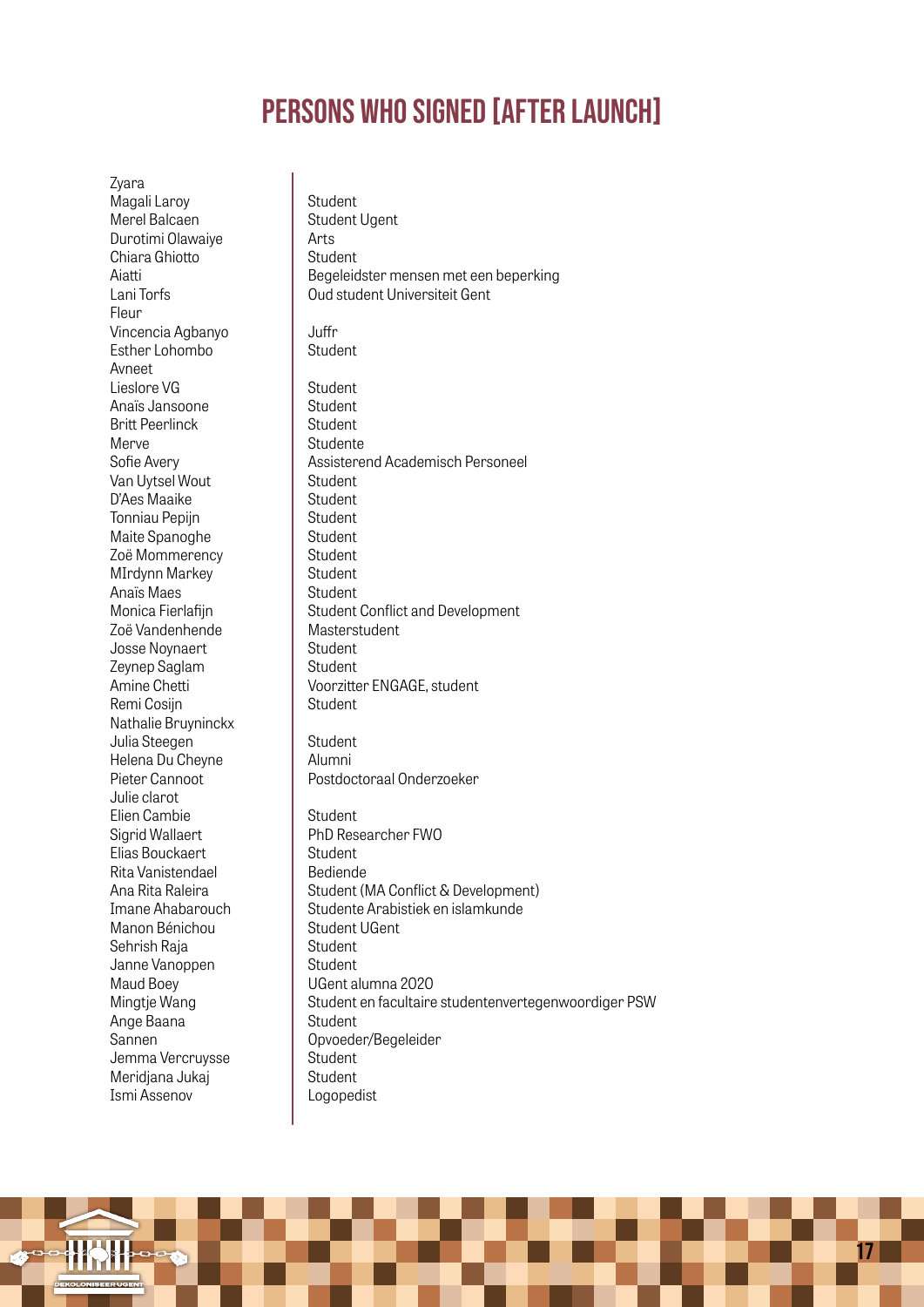Student

Kelly Van Droogenbroeck Hong Wan Chan Liselotte Kasse B'nicco Anaïs Van Hoorebeke Sara Helsen Karo Vrints Celine Deveux Eveline Grosjean Eugénie Simon Lynn Pissens Julie Deberlanger Wout Bonroy Kirsten Masil Joke Wannes Elens De Groote Fien Jong Groen StuGent Nel Coppens Nelson Mich Pompen Noa Jacobs Carole de Buck Pearl Williams Danai Deblaere Sarah Mfulu Magalie Rooms Josette Amina Adebisi Odofin Manon Sofie Devos Khajou Hanaa Rianne Van Cleemput Anna Van Suetendael Valens Izere Marjan Meganck Yolan Devriendt Manou Pijpstra Lena de aguirre Delphine Camerier Mariette Delphine Camerier Jenelyn Waegeman Marie-Rose Nsabimana Beatrijs De Wilde Aurélie Van Baelen Mariska Meersschaut Jana Dhondt Celien De Wever Lucas Van de Vijver Jelle Laverge

Assistent **Student Student** Coordinator Global Minds Alumni UGent Student Student Conflict & Development Studente **Student** Student Student Student master rechten Studentenafdeling van Jong Groen Moeder en vrijwilliger School Zonder Racisme **Student Student** Student **Student Student** Vroedvrouw Student c&d Alumna African Studies (UGent) Student Student **Student** Onderzoek Oudstudent Conflict en Ontwikkeling UGent **Student Student** Student **Student** Student Master Sociaal Werk Student Commerce Exterieur Ephec **Student** Academisch assistent International Human Rights UGent Student Geneeskunde **Student** Masterstudent Rechten Student Hoofddocent Vakgroep Architectuur & Stedenbouw

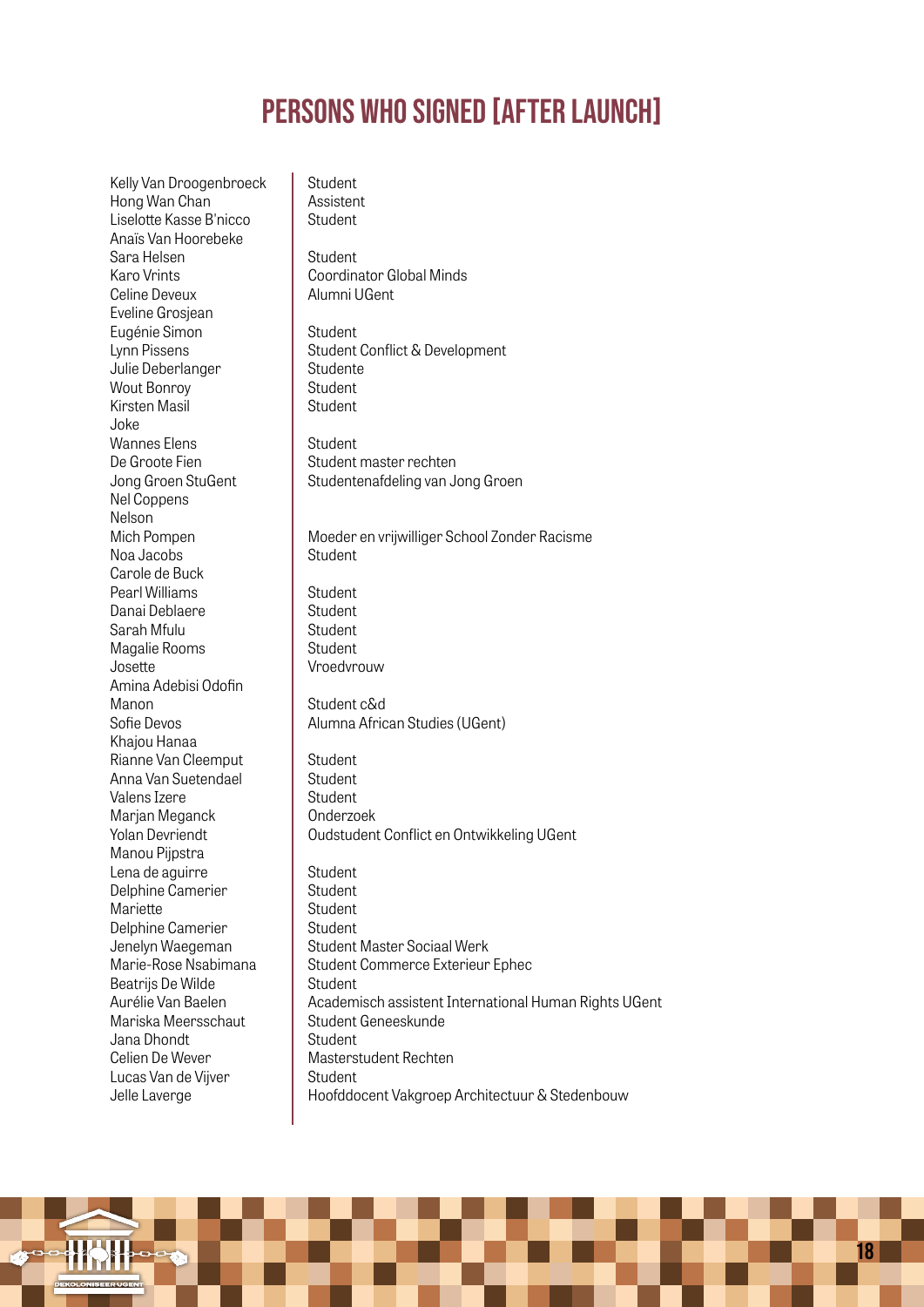Hong Wan Chan Kris Coremans Louise Deprez Laura Luciani Annelies Verdoolaege Gijs Lochten Violette Pouillard Amy Janssens Keanu Colpaert Anke Steenwegen Kevin T. Merryl Njimegni Nele Libbrecht **Catherine** Emmanuel Iyamu Vandewinkel Reymbold Maya Van de Velde Nas De Spiegeleer Carl Van Overberghe Valerie De Craene Emma Van Iseghem Dora Turay Lauria Gatoni Hanna De Grave Loyson Minte Habtie Roucel K. Anne Marie Correia Clara Dias Turra Jelson De Cock Atalya Sofie Cloet Anna Ferreira Da Costa Sarah Delputte Lotte Pattyn Alessio Capobianco Margot Vandenbroucke Gerlinde Werdefroy Simon Decat Pamela Baruti Femke Sjoeke Knockaert Inge Bekaert Sara Nyssen Barry Mariama Murat Bagseven Nayenna Keunen Miranda Blockx Rosalie Aerts Lisa Leroy Noreen Lieff Mart

Research Assistant Department of Architecture and Urban Planning Onderwijsbegeleider PhD Candidate Department of Political Sciences Coordinator Africa Platform of Ghent University Association Student wijsbegeerte Postdoctoral Researcher **Student Student** Student/Student Assistent Student **Student** Student Student Adviseur Student **Student** Systeembeheerder Researcher Student **Student** Student Studente **Student** Bediende **Student** Student Bibliotheekbediende **Student** Professor Student Wetenschappelijk medewerker Onderzoeksassistent Student Student **Zelfstandige** Leerkracht, ouder, burger Doctoraatsonderzoeker **Student Student** Werkloos Student Sociaal cultureel werk Leraar

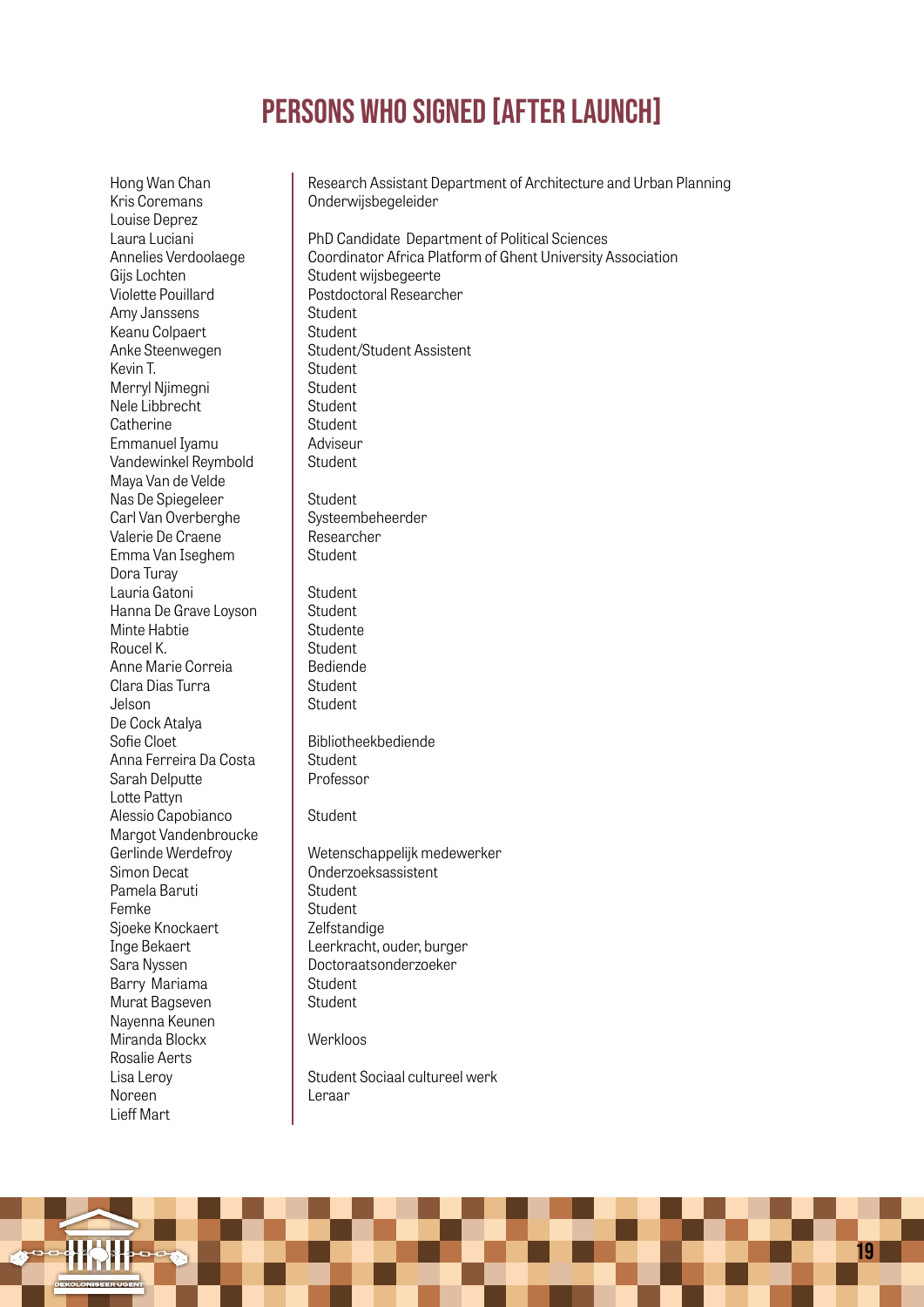Elena Dua Arthur Declercq Roelstraete Thomas Van Nieuwerburgh Alexander Descamps Elise Maes Pieter Present Syrine yasmine ahnouch Nili Hanne Decraene Annalise Delbouille **Cynthia** Céline Elena Vanthienen Zohreh Gitte Samoy Sandra Mihali Yente Ghillebert Sarah Mohamed Jonas Van der Slycken Anna Bollaert Inse Dehopré Lore Hervent Tom Van Geldorp Aurélie Petit Teoman Kiliç Margot Vanbosseghem Frauke Van Campenhout Renée Vos Taylan Daphné Elsocht Steven Van Impe Sara Cosemans Yan Verdonk Anne-Sophie Delaissé Lesley Hustinx Tine Brouckaert Carine Plancke Allan Souza Queiroz Felicitas Becker Zeynep Akcaoglu Lamiya Marysa Demoor Mireille-Tsheusi Robert Bamko Cran Umut Saglam Gilles Vanden Bogaert Rouby w Kring Moraal Filosofie Marthe Bulckaen Said Qnioun Kyra Dierickx **Student Student** Student Wijsbegeerte **Student Student** Post-doctoral Assistant **Student** Student Grieks-Latijn 1e bachelor Student Master Klinische Psychologie **Student Student** Student grieks Student aan de UGent **Student** Studente 3BA Kunstwetenschappen **Student** Doctoraatsstudent ecologische economie - vakgroep Economie (UGent student wijsbegeerte) **Student** Masterstudent Klinische Psychologie Student: Taal en Letterkunde Grieks-Latijn **Student** Student **Student Student** Oud student Student Conservator oude drukken, Erfgoedbibliotheek Hendrik Conscience Doctoraatsstudent Geschiedenis FWO/KU Leuven Student **Student** Hoofddocent Vakgroep Sociologie HR adviseur inclusie Postdoctoraal onderzoeker Assistent bij de Vakgroep Sociologie Professor at the Department of History Alumni Klinisch psycholoog Senior Full Professor UGent Présidente PROJECT MANAGER BAMKO IT manager Student Taal- en Letterkunde, Studentenvertegenwoordiger FLW Student ugent **Student** Student UGent Student lerarenopleiding